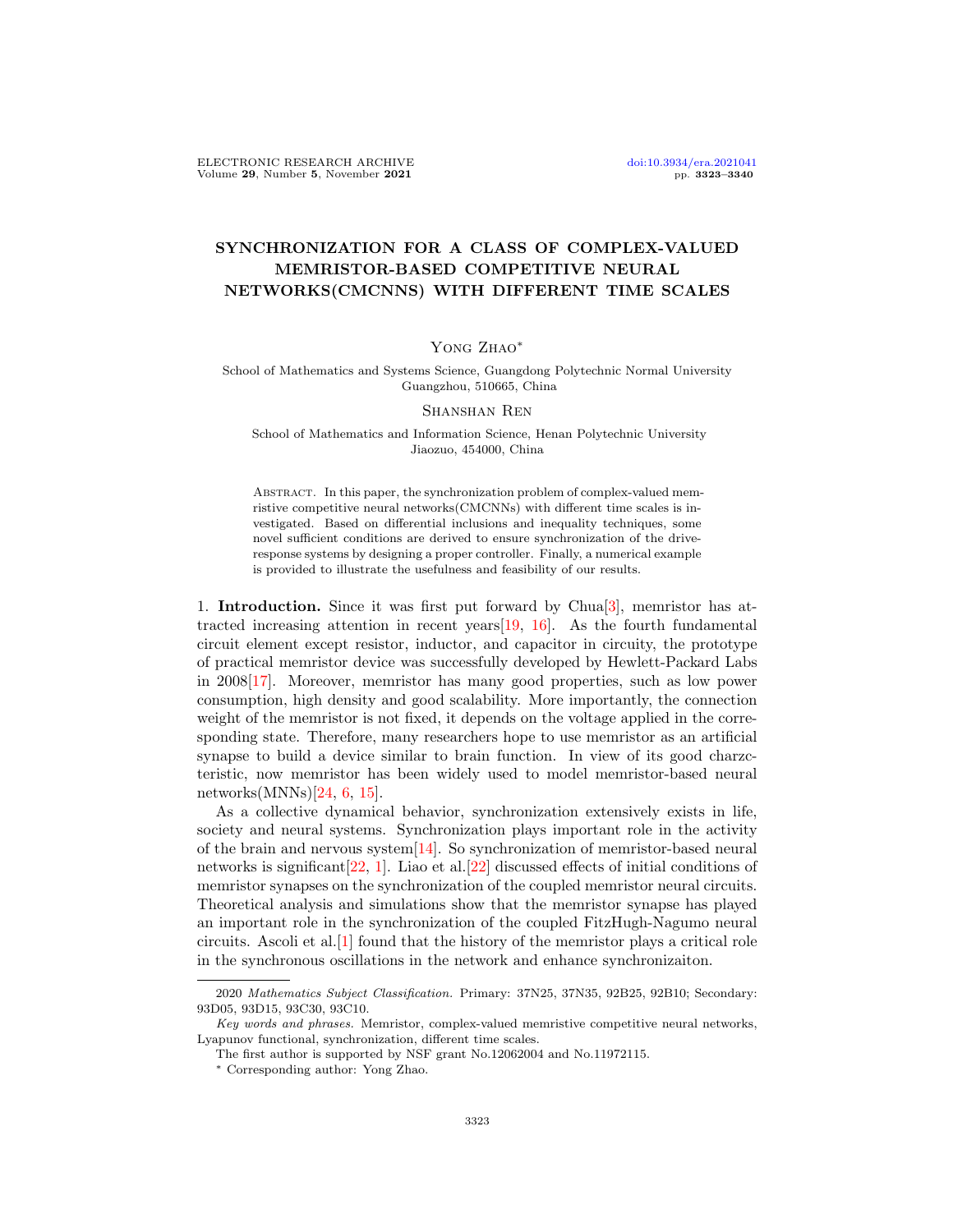In recent years, neurals networks have attracted a lot of researchers in different research areas  $[20, 21, 4, 27, 7, 8]$  $[20, 21, 4, 27, 7, 8]$  $[20, 21, 4, 27, 7, 8]$  $[20, 21, 4, 27, 7, 8]$  $[20, 21, 4, 27, 7, 8]$  $[20, 21, 4, 27, 7, 8]$  $[20, 21, 4, 27, 7, 8]$  $[20, 21, 4, 27, 7, 8]$  $[20, 21, 4, 27, 7, 8]$  $[20, 21, 4, 27, 7, 8]$  $[20, 21, 4, 27, 7, 8]$ . It is worth mentioning that MCNNs with different time scales, which are extensions of conventional neural networks. It is a kind of unsupervised learning neural networks, which refers to the whole interconnection between input and output of the single layer neural networks[\[25\]](#page-16-15). MCNNs contain two types of state variables, including the aspects of long-term memory  $(LTM)$  and short-term memory $(STM)[10]$  $(STM)[10]$ , corresponding to the fast changes of the neural network states and the slow changes of the synapses by external stimuli, respectively. And up to now, various dynamical behaviors for competitive neural networks have been investigated  $[6, 15, 12, 11, 13]$  $[6, 15, 12, 11, 13]$  $[6, 15, 12, 11, 13]$  $[6, 15, 12, 11, 13]$  $[6, 15, 12, 11, 13]$  $[6, 15, 12, 11, 13]$  $[6, 15, 12, 11, 13]$  $[6, 15, 12, 11, 13]$  $[6, 15, 12, 11, 13]$  and have been successfully applied to control theory, signal processing, pattern recognition and optimization design and so on[\[25,](#page-16-15) [11\]](#page-16-18).

We noticed that the results mentioned above have been achieved within the real number domain. However, as we all know, sometimes, it is unreasonable to deal with some problems only in the real number domain, such as symmetry detection, XOR problems, electromagnetic wave imaging and so  $\text{on}[23, 18]$  $\text{on}[23, 18]$  $\text{on}[23, 18]$  $\text{on}[23, 18]$ , which are more convenient and reasonable to deal with complex-value system. Thus, it is meaningful to study MCNNs as the generalization and extension for real-valued systems. In recent years, people have made a lot of achievements[\[9,](#page-16-22) [26,](#page-17-1) [2\]](#page-16-23) in the field of complex number. Liu et al.[\[9\]](#page-16-22) discussed global anti-synchronization of CMNNs with time delays by constructing an appropriate Lyapunov function. The proposed results of this paper are less conservative than existing literatures due to the characteristics of complex-valued memristive neural networks(CMNNs). Zhu et al.[\[26\]](#page-17-1) investigated the synchronization of CMNNs with time delay by using the theory of the pinning control method, which control partial neurons instead of all neurons, and achieved new conclusions and progress. However, to the best of our knowledge, few scholars consider the synchronization problem of CMCNNs.

Based on the above analysis, this paper aims to investigate the synchronization problem of CMCNNs. By designing a proper controller, we achieve asymptotically stable of the error system such that achieve synchronization of the drive-response system. The contributions of this article can be summarized as follows.

(1)Different from the neural networks discussed earlier, the systems considered in this article are discussed based on complex-valued, which are an extension of the general real-valued networks.

(2) Different from asymptotic or exponential synchronization, it is shown that both the STM and LTM play a regulatory role in the systems so that the systems can show better performance.

(3) In this paper, the sufficiency of the synchronization of CMCNNs is derived by constructing a proper controller and use some inequality techniques.

The rest of the paper is organized as follows. In Section 2, some useful assumptions, definitions and lemmas needed in the paper are presented. In Section 3, a controller is designed to investigate the synchronization of CMCNNs by constructing a proper Lyapunov functional. In Section 4, a numerical example is given to illustrate the effectiveness of the obtained results. Finally, some conclusions are drawn.

2. Preliminaries. In this paper, the solutions of all the systems considered below are intended in Filippov's sense<sup>[\[5\]](#page-16-24)</sup>.  $R^n$  and  $C^n$  denote the n-dimensional Euclidean space and complex space, respectively.  $\alpha[a, b]$  represents closure of the convex hull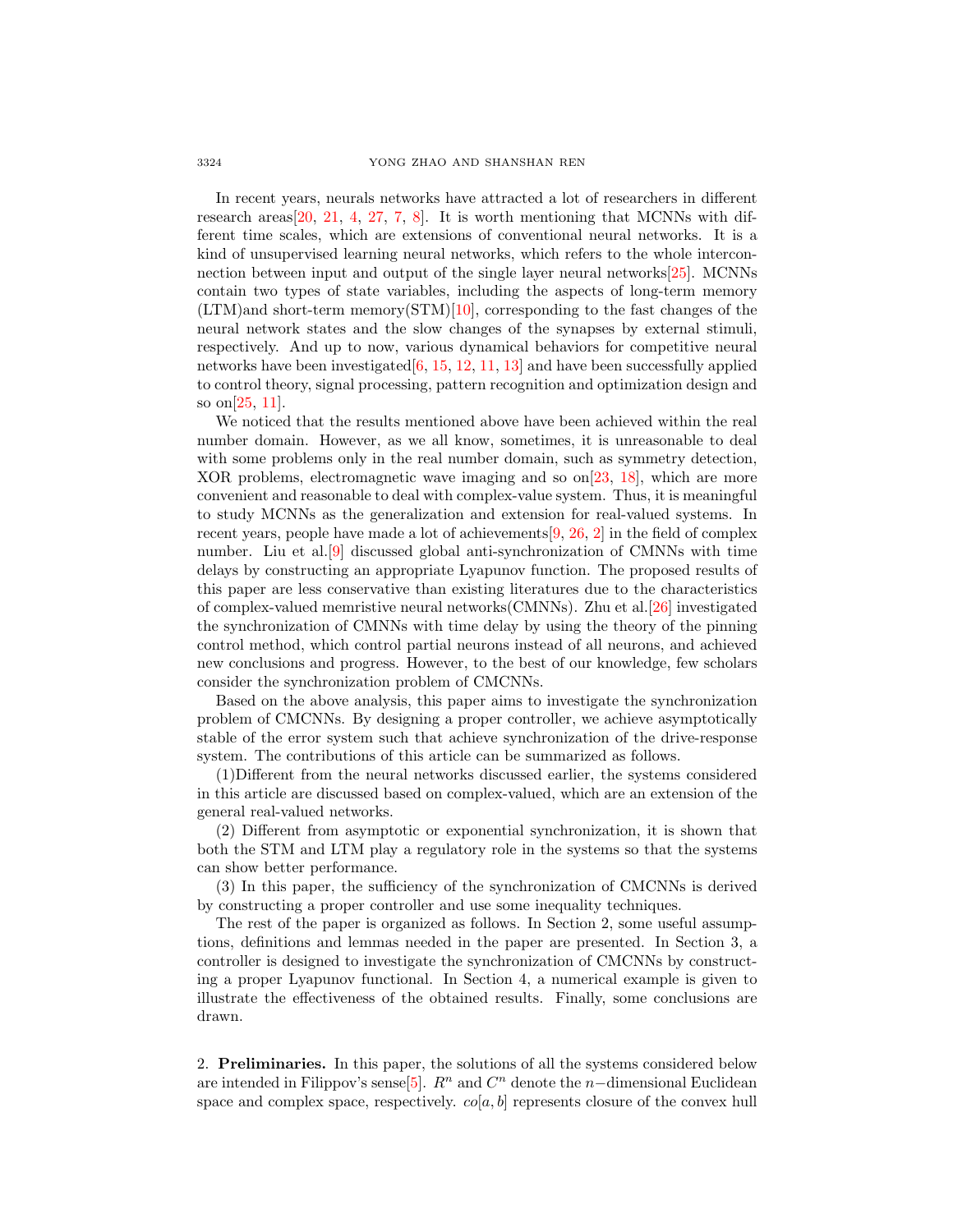of  $R<sup>n</sup>$  generated by real numbers a and b. Now, the model of CMCNNs with different time scales to be introduced as follows:

<span id="page-2-0"></span>
$$
\begin{cases}\nSTM: \varepsilon \dot{z}_k(t) = -z_k(t) + \sum_{l=1}^n a_{kl}(z_k(t)) f_l(z_l(t)) \\
+ \sum_{l=1}^n b_{kl}(z_k(t)) f_l(z_l(t-\tau(t))) + H_k m_k(t), l = 1, 2, \cdots, n, \\
LTM: \dot{m}_k(t) = -m_k(t) + f_k(z_k(t)), \ k = 1, 2, \cdots, n,\n\end{cases} (1)
$$

where  $z(t) = (z_1(t), z_2(t), ..., z_n(t))^T \in C^n$ . Let  $z_k(t) = x_k(t) + iy_k(t), x_k(t)$  and  $y_k(t)$  are real part and imaginary part of  $z_k(t)$ , i is used to denote imaginary unit and satisfies  $i = \sqrt{-1}$ .  $a_{kl}(z_k(t))$  and  $b_{kl}(z_k(t))$  are complex-valued memristive connection weights;  $f(z(.)) = (f_1(z_1(.)), f_2(z_2(.)), ..., f_n(z_n(.)))^T$  stands for the complexvalued activation function with  $f(0) = 0$ ;  $\tau(t)$  is used to express the variable time delay, which satisfies  $0 \leq \tau(t) \leq \tau, \dot{\tau}(t) \leq \gamma < 1$ , where  $\tau$  and  $\gamma$  are positive constants.

The initial conditions of system  $(1)$  are assumed to be

$$
z(s) = \phi(s), -\tau \le s \le 0
$$

where  $\phi(s) = (\phi_1(s), \phi_2(s), ..., \phi_n(s))^T \in C([-\tau, 0], C^n)$ . The memristive connection weights of  $(1)$  satisfy the following conditions:

$$
a_{kl}(z_k(t)) = \begin{cases} \hat{a}_{kl}, \ |z_k(t)| > T_k, \\ \check{a}_{kl}, \ |z_k(t)| \le T_k, \end{cases} b_{kl}(z_k(t)) = \begin{cases} \hat{b}_{kl}, \ |z_k(t)| > T_k, \\ \check{b}_{kl}, \ |z_k(t)| \le T_k, \end{cases}
$$

for  $t > 0$ , where the switching jumps  $T_k > 0$ ,  $\hat{a}_{kl}$ ,  $\hat{a}_{kl}$ ,  $\hat{b}_{kl}$  and  $\check{b}_{kl}$  are the complexvalued connected weights.

**Remark 1.** From above analysis, we know that the connection weights  $a_{kl}(z_k(t))$ and  $b_{kl}(z_k(t))$  in system [\(1\)](#page-2-0) are complex-valued and discontinuous due to the characteristics of state-dependent switched nonlinear dynamical system. Therefore, we will study the characteristics of solutions for differential equations with discontinuous right-hand sides by using the theory of Filippov in this paper.

In this paper, consider system [\(1\)](#page-2-0) as drive system and corresponding response system can be described as follows;

$$
\begin{cases}\nSTM: \tilde{\varepsilon}_{k}(t) = -\tilde{z}_{k}(t) + \sum_{l=1}^{n} a_{kl}(\tilde{z}_{k}(t)) f_{l}(\tilde{z}_{l}(t)) \\
+ \sum_{l=1}^{n} b_{kl}(\tilde{z}_{k}(t)) f_{l}(\tilde{z}_{l}(t-\tau(t))) + H_{k} \tilde{m}_{k}(t) \\
+ u_{k}(t), l = 1, 2, \cdots, n, \\
LTM: \dot{\tilde{m}}_{k}(t) = -\tilde{m}_{k}(t) + f_{k}(\tilde{z}_{k}(t)), \ k = 1, 2, \cdots, n,\n\end{cases}
$$
\n(2)

<span id="page-2-1"></span>with initial condition  $\tilde{z}(s) = \varphi(s) \in C([-\tau, 0], C^n)$ .  $u_k(t)$  is the control input to be designed.

Before proceeding further,  $u_k(t)$ ,  $a_{kl}(z(t))$ ,  $b_{kl}(z(t))$  and activation function  $f_k$  $(z_k(t))$  can be separated into real and imaginary parts as

$$
u_k(t) = u_k^R(t) + i u_k^I(t);
$$
  
\n
$$
a_{kl}(z(t)) = a_{kl}^R(z(t)) + i a_{kl}^I(z(t));
$$
  
\n
$$
b_{kl}(z(t)) = b_{kl}^R(z(t) + i b_{kl}^I(z(t));
$$
  
\n
$$
f_k(z_k(t)) = f_k^R(x_k(t), y_k(t)) + i f_k^I(x_k(t), y_k(t)),
$$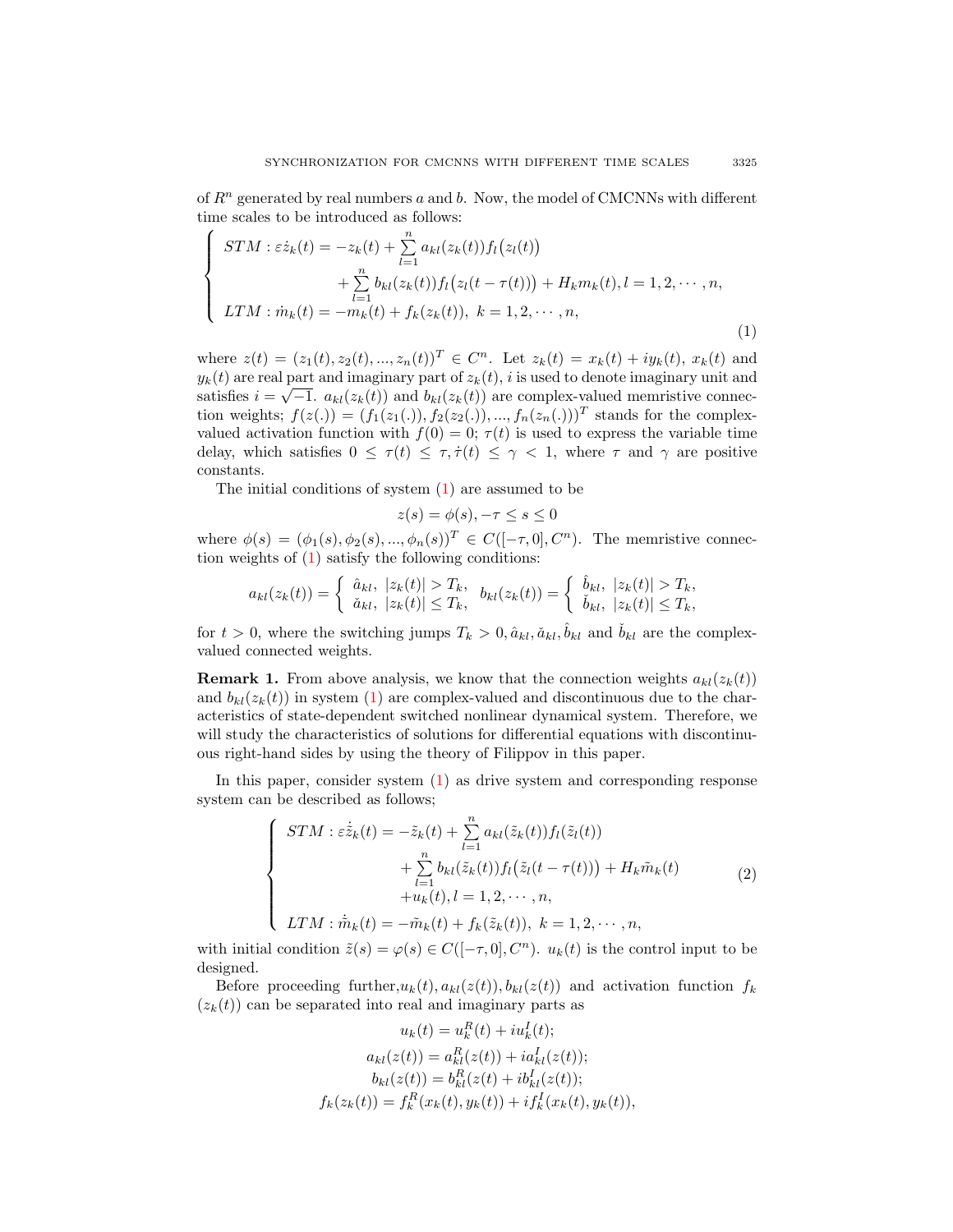where  $f_k^R(x_k(t), y_k(t)), f_k^I(x_k(t), y_k(t)) : R^2 \to R$ , and they are odd functions. And the following assumption need to be introduced.

<span id="page-3-0"></span>**Assumption 1.** Suppose that  $f_k^R(x_k(t), y_k(t))$  and  $f_k^I(x_k(t), y_k(t))$  satisfy the following conditions.

(1)The partial derivatives of  $f_k^R(.,.)$  and  $f_k^I(.,.)$  with respect to  $x, y : \partial f_k^R/ \partial x$ ,  $\partial f_k^R / \partial y, \partial f_k^I / \partial x$  and  $\partial f_k^I / \partial y$  are exist and continuous.

(2) The partial derivatives  $\partial f_k^R/\partial x$ ,  $\partial f_k^R/\partial y$ ,  $\partial f_k^I/\partial x$  and  $\partial f_k^I/\partial y$  are bounded, namely, there exist positive constants  $\lambda_k^{RR}$ ,  $\lambda_k^{RI}$ ,  $\lambda_k^{IR}$ , and  $\lambda_k^{II}$  such that

$$
|\partial f_k^R / \partial x| \le \lambda_k^{RR}, |\partial f_k^R / \partial y| \le \lambda_k^{RI},
$$
  

$$
|\partial f_k^I / \partial x| \le \lambda_k^{IR}, |\partial f_k^I / \partial y| \le \lambda_k^{II}.
$$

Then we have

$$
|f_k^R(\tilde{x}_k(t), \tilde{y}_k(t)) - f_k^R(x_k(t), y_k(t))| \leq \lambda_k^{RR} |\tilde{x}(t) - x(t)| + \lambda_k^{RI} |\tilde{y}(t) - y(t)|,
$$
  

$$
|f_k^I(\tilde{x}_k(t), \tilde{y}_k(t)) - f_k^I(x_k(t), y_k(t))| \leq \lambda_k^{IR} |\tilde{x}(t) - x(t)| + \lambda_k^{II} |\tilde{y}(t) - y(t)|.
$$

Under Assumption [1,](#page-3-0) separating system  $(1)$  into real and imaginary parts as follows

<span id="page-3-1"></span>
$$
\begin{cases}\nSTM: \varepsilon \dot{x}_k^R(t) = -x_k^R(t) + \sum_{l=1}^n a_{kl}^R(x_k(t)) f_l^R(x_l(t), y_l(t)) \\
-\sum_{l=1}^n a_{kl}^I(x_k(t)) f_l^I(x_l(t), y_l(t)) + \sum_{l=1}^n b_{kl}^R(x_k(t)) f_l^R(x_l(t - \tau(t)), y_l(t - \tau(t))) \\
-\sum_{l=1}^n b_{kl}^I(x_k(t)) f_l^I(x_l(t - \tau(t)), y_l(t - \tau(t))) + H_k^R m_k^R(t) \\
-H_k^I m_k^I(t), l = 1, 2, \cdots, n, \\
LTM: \dot{m}_k^R(t) = -m_k^R(t) + f_k^R(x_k(t), y_k(t)), k = 1, 2, \cdots, n,\n\end{cases} (3)
$$

<span id="page-3-2"></span>
$$
\begin{cases}\nSTM: \varepsilon \dot{y}_k^I(t) = -y_k^I(t) + \sum_{l=1}^n a_{kl}^R(y_k(t)) f_l^I(x_l(t), y_l(t)) \\
+ \sum_{l=1}^n a_{kl}^I(y_k(t)) f_l^R(x_l(t), y_l(t)) + \sum_{l=1}^n b_{kl}^R(y_k(t)) f_l^I(x_l(t - \tau(t)), y_l(t - \tau(t))) \\
+ \sum_{l=1}^n b_{kl}^I(y_k(t)) f_l^R(x_l(t - \tau(t)), y_l(t - \tau(t))) + H_k^R m_k^I(t) \\
+ H_k^I m_k^R(t), l = 1, 2, \cdots, n, \\
LTM: \dot{m}_k^I(t) = -m_k^I(t) + f_k^I(x_k(t), y_k(t)), k = 1, 2, \cdots, n,\n\end{cases} \tag{4}
$$

with initial conditions  $x(s) = \phi^R(s) \in C([-\tau, 0], R^n)$  and  $y(s) = \phi^I(s) \in C([-\tau, 0],$  $R<sup>n</sup>$ ), respectively.

The memristive connection weights of  $(3)$  and  $(4)$  satisfy the following conditions:

$$
a_{kl}^{R}(x_{k}(t)) = \begin{cases} \n\hat{a}_{kl}^{R}, \ |x_{k}(t)| > T_{k}, \\
\hat{a}_{kl}^{R}, \ |x_{k}(t)| \leq T_{k},\n\end{cases} \quad a_{kl}^{I}(y_{k}(t)) = \begin{cases} \n\hat{a}_{kl}^{I}, \ |y_{k}(t)| > T_{k}, \\
\hat{a}_{kl}^{I}, \ |y_{k}(t)| \leq T_{k},\n\end{cases}
$$
\n
$$
b_{kl}^{R}(x_{k}(t)) = \begin{cases} \n\hat{b}_{kl}^{R}, \ |x_{k}(t)| > T_{k}, \\
\hat{b}_{kl}^{R}, \ |x_{k}(t)| \leq T_{k},\n\end{cases} \quad b_{kl}^{I}(y_{k}(t)) = \begin{cases} \n\hat{b}_{kl}^{I}, \ |y_{k}(t)| > T_{k}, \\
\hat{b}_{kl}^{I}, \ |y_{k}(t)| \leq T_{k},\n\end{cases}
$$

where the switching jumps  $T_k > 0$ , connections weights  $\hat{a}_{kl}^R$ ,  $\hat{a}_{kl}^R$ ,  $\hat{a}_{kl}^I$ ,  $\hat{b}_{kl}^I$ ,  $\hat{b}_{kl}^R$ ,  $\hat{b}_{kl}^R$ ,  $\hat{b}_{kl}^R$ ,  $\hat{b}_{kl}^I$ and  $\check{b}_{kl}^I$  are constants,  $k, l = 1, ..., n$ .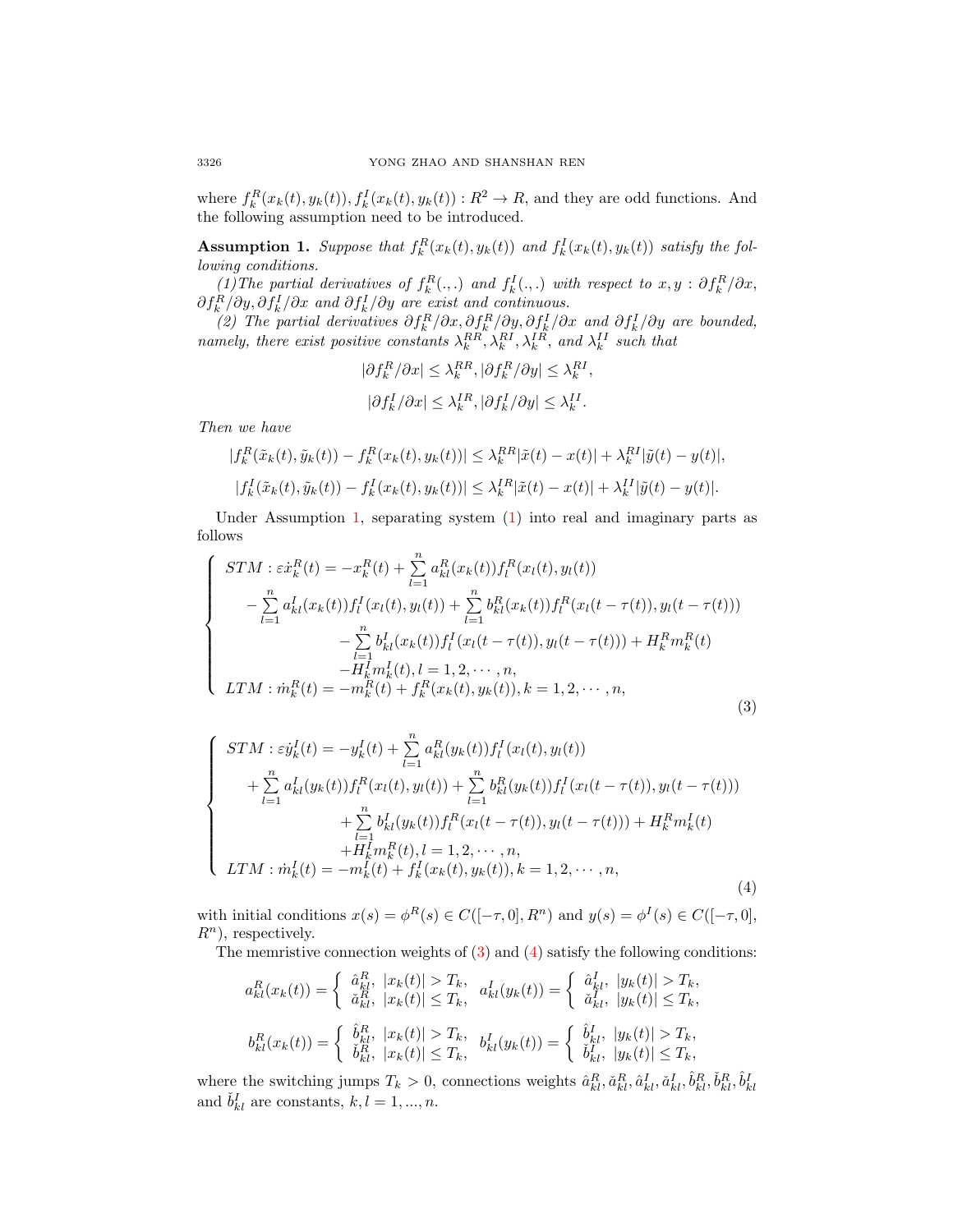Remark 2. Here, we transform a complex-valued system into two equivalent realvalued system. Similarly, the inequalities satisfied by activation function in Assumption [1](#page-3-0) are equivalent to the Lipschitz continuity condition in the complex domain. The purpose of this process is to facilitate our discussion using the relevant theorems in the field of real numbers.

Because the memristor-based connection weights in [\(3\)](#page-3-1) and [\(4\)](#page-3-2) are discontinuous, then by differential inclusions feature for system with the discontinuous right-hand sides,  $(3)$  and  $(4)$  will be written as follows:

<span id="page-4-0"></span>
$$
\begin{cases}\nSTM: \varepsilon \dot{x}_k^R(t) \in -x_k^R(t) + \sum_{l=1}^n \varepsilon o[a_{kl}^{-R}, a_{kl}^{+R}] f_l^R(x_l(t), y_l(t)) \\
- \sum_{l=1}^n \varepsilon o[a_{kl}^{-I}, a_{kl}^{+I}] f_l^I(x_l(t), y_l(t)) \\
+ \sum_{l=1}^n \varepsilon o[b_{kl}^{-R}, b_{kl}^{+R}] f_l^R(x_l(t - \tau(t)), y_l(t - \tau(t))) \\
- \sum_{l=1}^n \varepsilon o[b_{kl}^{-I}, b_{kl}^{+I}] f_l^I(x_l(t - \tau(t)), y_l(t - \tau(t))) + H_k^R m_k^R(t) \\
-H_k^I m_k^I(t), l = 1, 2, \cdots, n, \\
LTM: \dot{m}_k^R(t) = -m_k^R(t) + f_k^R(x_k(t), y_k(t)), k = 1, 2, \cdots, n,\n\end{cases} (5)
$$

<span id="page-4-1"></span>
$$
\begin{cases}\nSTM: \varepsilon \dot{y}_k^I(t) \in -y_k^I(t) + \sum_{l=1}^n \varepsilon o[a_{kl}^{-R}, a_{kl}^{+R}] f_l^I(x_l(t), y_l(t)) \\
+ \sum_{l=1}^n \varepsilon o[a_{kl}^{-I}, a_{kl}^{+I}] f_l^R(x_l(t), y_l(t)) \\
+ \sum_{l=1}^n \varepsilon o[b_{kl}^{-R}, b_{kl}^{+R}] f_l^I(x_l(t - \tau(t)), y_l(t - \tau(t))) \\
+ \sum_{l=1}^n \varepsilon o[b_{kl}^{-I}, b_{kl}^{+I}] f_l^R(x_l(t - \tau(t)), y_l(t - \tau(t))) + H_k^R m_k^I(t) \\
+ H_k^I m_k^R(t), l = 1, 2, \cdots, n, \\
LTM: \dot{m}_k^I(t) = -m_k^I(t) + f_k^I(x_k(t), y_k(t)), k = 1, 2, \cdots, n,\n\end{cases} \n\tag{6}
$$

where

$$
a_{kl}^{+R} = \max\{\hat{a}_{kl}^R, \check{a}_{kl}^R\}, a_{kl}^{-R} = \min\{\hat{a}_{kl}^R, \check{a}_{kl}^R\}, b_{kl}^{+R} = \max\{\hat{b}_{kl}^R, \check{b}_{kl}^R\}, b_{kl}^{-R} = \min\{\hat{b}_{kl}^R, \check{b}_{kl}^R\},
$$
  

$$
a_{kl}^{+I} = \max\{\hat{a}_{kl}^R, \check{a}_{kl}^R\}, a_{kl}^{-I} = \min\{\hat{a}_{kl}^R, \check{a}_{kl}^R\}, b_{kl}^{+I} = \max\{\hat{b}_{kl}^R, \check{b}_{kl}^R\}, b_{kl}^{-I} = \min\{\hat{b}_{kl}^R, \check{b}_{kl}^R\}.
$$

Or equivalently, for  $k, l = 1, ..., n$ , then there exists  $\hat{a}_{kl}^R \in co[a_{kl}^{-R}, a_{kl}^{+R}], \hat{a}_{kl}^I \in$  $co[a_{kl}^{-I}, a_{kl}^{+I}], \dot{b}_{kl}^{R} \in co[b_{kl}^{-R}, b_{kl}^{+R}], \dot{b}_{kl}^{I} \in co[b_{kl}^{-I}, b_{kl}^{+I}]$  such that

$$
\begin{cases}\nSTM: \varepsilon \dot{x}_k^R(t) = -x_k^R(t) + \sum_{l=1}^n \dot{a}_{kl}^R f_l^R(x_l(t), y_l(t)) \\
- \sum_{l=1}^n \dot{a}_{kl}^I f_l^I(x_l(t), y_l(t)) + \sum_{l=1}^n \dot{b}_{kl}^R f_l^R(x_l(t - \tau(t)), y_l(t - \tau(t))) \\
- \sum_{l=1}^n \dot{b}_{kl}^I f_l^I(x_l(t - \tau(t)), y_l(t - \tau(t))) + H_k^R m_k^R(t) \\
- H_k^I m_k^I(t), l = 1, 2, \cdots, n, \\
LTM: \dot{m}_k^R(t) = -m_k^R(t) + f_k^R(x_k(t), y_k(t)), k = 1, 2, \cdots, n,\n\end{cases} (7)
$$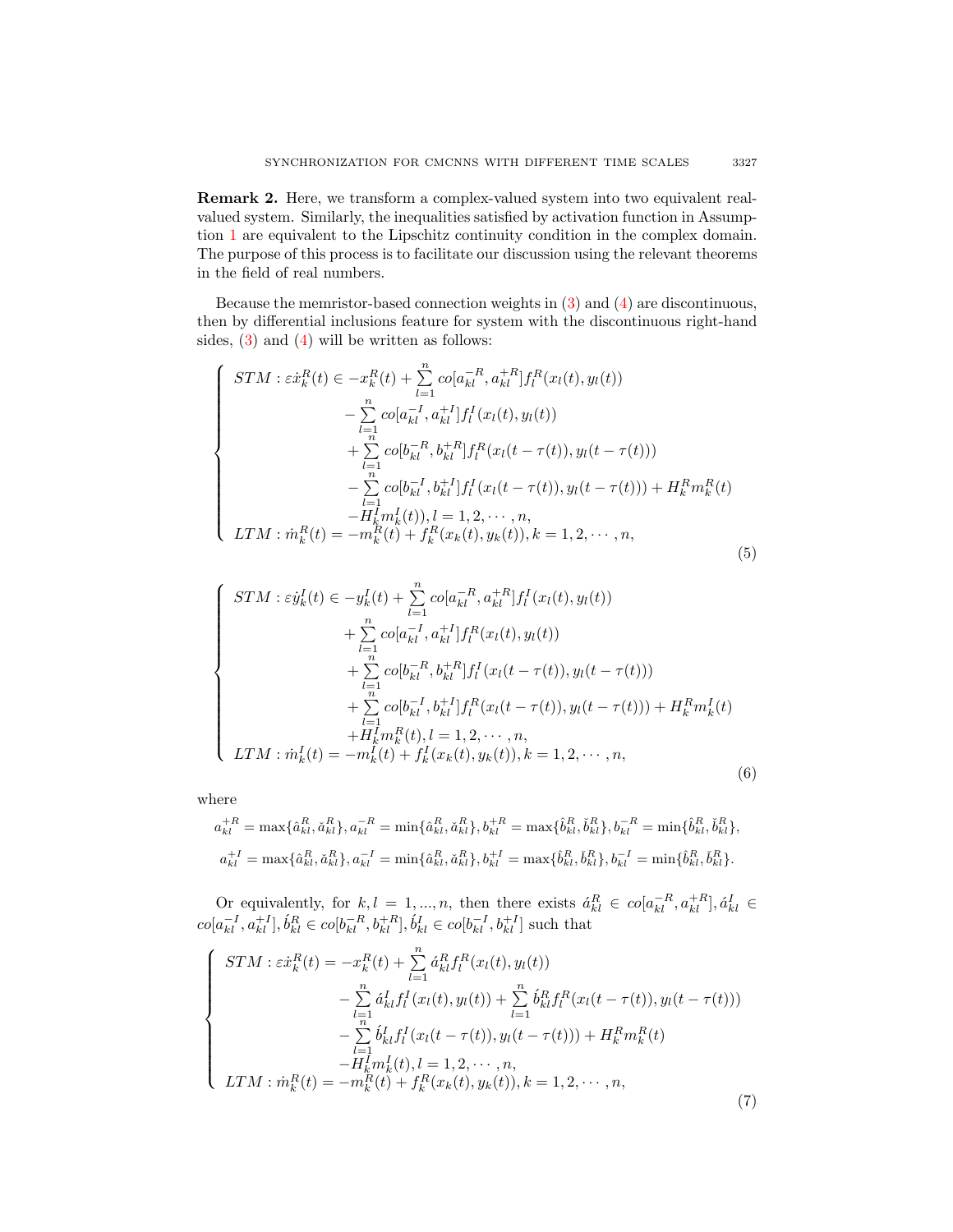3328 YONG ZHAO AND SHANSHAN REN

$$
\begin{cases}\nSTM: \varepsilon \dot{y}_k^I(t) = -y_k^I(t) + \sum_{l=1}^n \dot{a}_{kl}^R f_l^I(x_l(t), y_l(t)) \\
+ \sum_{l=1}^n \dot{a}_{kl}^I f_l^R(x_l(t), y_l(t)) + \sum_{l=1}^n \dot{b}_{kl}^R f_l^I(x_l(t - \tau(t)), y_l(t - \tau(t))) \\
+ \sum_{l=1}^n \dot{b}_{kl}^I f_l^R(x_l(t - \tau(t)), y_l(t - \tau(t))) + H_k^R m_k^I(t) \\
+ H_k^I m_k^R(t), l = 1, 2, \cdots, n, \\
LTM: \dot{m}_k^I(t) = -m_k^I(t) + f_k^I(x_k(t), y_k(t)), k = 1, 2, \cdots, n.\n\end{cases} \tag{8}
$$

Similar to the system  $(1)$ , separating system  $(2)$  into real and imaginary parts as follows

<span id="page-5-0"></span>
$$
\begin{cases}\nSTM: \tilde{\varepsilon}_{k}^{R}(t) = -\tilde{x}_{k}^{R}(t) + \sum_{l=1}^{n} a_{kl}^{R}(\tilde{x}_{k}(t)) f_{l}^{R}(\tilde{x}_{l}(t), \tilde{y}_{l}(t)) \\
-\sum_{l=1}^{n} a_{kl}^{I}(\tilde{x}_{k}(t)) f_{l}^{I}(\tilde{x}_{l}(t), \tilde{y}_{l}(t)) + \sum_{l=1}^{n} b_{kl}^{R}(\tilde{x}_{k}(t)) f_{l}^{R}(\tilde{x}_{l}(t - \tau(t)), \tilde{y}_{l}(t - \tau(t))) \\
-\sum_{l=1}^{n} b_{kl}^{I}(\tilde{x}_{k}(t)) f_{l}^{I}(\tilde{x}_{l}(t - \tau(t)), \tilde{y}_{l}(t - \tau(t))) + H_{k}^{R} \tilde{m}_{k}^{R}(t) \\
-H_{k}^{I} \tilde{m}_{k}^{I}(t) + u_{k}^{R}(t), l = 1, 2, \cdots, n, \\
LTM: \dot{\tilde{m}}_{k}^{R}(t) = -\tilde{m}_{k}^{R}(t) + f_{k}^{R}(\tilde{x}_{k}(t), \tilde{y}_{k}(t)), k = 1, 2, \cdots, n,\n\end{cases} \tag{9}
$$

<span id="page-5-1"></span>
$$
\begin{cases}\nSTM: \varepsilon \dot{\tilde{y}}_k^I(t) = -\tilde{y}_k^I(t) + \sum_{l=1}^n a_{kl}^R(\tilde{y}_k(t)) f_l^I(\tilde{x}_l(t), \tilde{y}_l(t)) \\
+ \sum_{l=1}^n a_{kl}^I(\tilde{y}_k(t)) f_l^R(\tilde{x}_l(t), \tilde{y}_l(t)) + \sum_{l=1}^n b_{kl}^R(\tilde{y}_k(t)) f_l^I(\tilde{x}_l(t - \tau(t)), \tilde{y}_l(t - \tau(t))) \\
+ \sum_{l=1}^n b_{kl}^I(\tilde{y}_k(t)) f_l^R(\tilde{x}_l(t - \tau(t)), \tilde{y}_l(t - \tau(t))) + H_k^R \tilde{m}_k^I(t) \\
+ H_k^I \tilde{m}_k^R(t) + u_k^I(t), l = 1, 2, \dots, n, \\
LTM: \dot{\tilde{m}}_k^I(t) = -\tilde{m}_k^I(t) + f_k^I(\tilde{x}_k(t), \tilde{y}_k(t)), k = 1, 2, \dots, n,\n\end{cases} (10)
$$

with initial conditions  $\tilde{x}(s) = \tilde{\phi}^R(s) \in C([-\tau, 0], R^n)$  and  $\tilde{y}(s) = \tilde{\phi}^I(s) \in C([-\tau, 0],$  $R<sup>n</sup>$ ), respectively. By differential inclusions feature for system with the discontinuous right-hand sides, [\(9\)](#page-5-0) and [\(10\)](#page-5-1) will be written as follows:

<span id="page-5-2"></span>
$$
\begin{cases}\nSTM: \varepsilon \dot{\tilde{x}}_k^R(t) \in -\tilde{x}_k^R(t) + \sum_{l=1}^n \varepsilon o[a_{kl}^{-R}, a_{kl}^{+R}] f_l^R(\tilde{x}_l(t), \tilde{y}_l(t)) \\
- \sum_{l=1}^n \varepsilon o[a_{kl}^{-l}, a_{kl}^{+l}] f_l^I(\tilde{x}_l(t), \tilde{y}_l(t)) \\
+ \sum_{l=1}^n \varepsilon o[b_{kl}^{-R}, b_{kl}^{+R}] f_l^R(\tilde{x}_l(t - \tau(t)), \tilde{y}_l(t - \tau(t))) \\
- \sum_{l=1}^n \varepsilon o[b_{kl}^{-l}, b_{kl}^{+l}] f_l^I(\tilde{x}_l(t - \tau(t)), \tilde{y}_l(t - \tau(t))) + H_k^R \tilde{m}_k^R(t) \\
-H_k^I \tilde{m}_k^I(t) + u_k^R(t), l = 1, 2, \cdots, n, \\
LTM: \dot{\tilde{m}}_k^R(t) = -\tilde{m}_k^R(t) + f_k^R(\tilde{x}_k(t), \tilde{y}_k(t)), k = 1, 2, \cdots, n,\n\end{cases} (11)
$$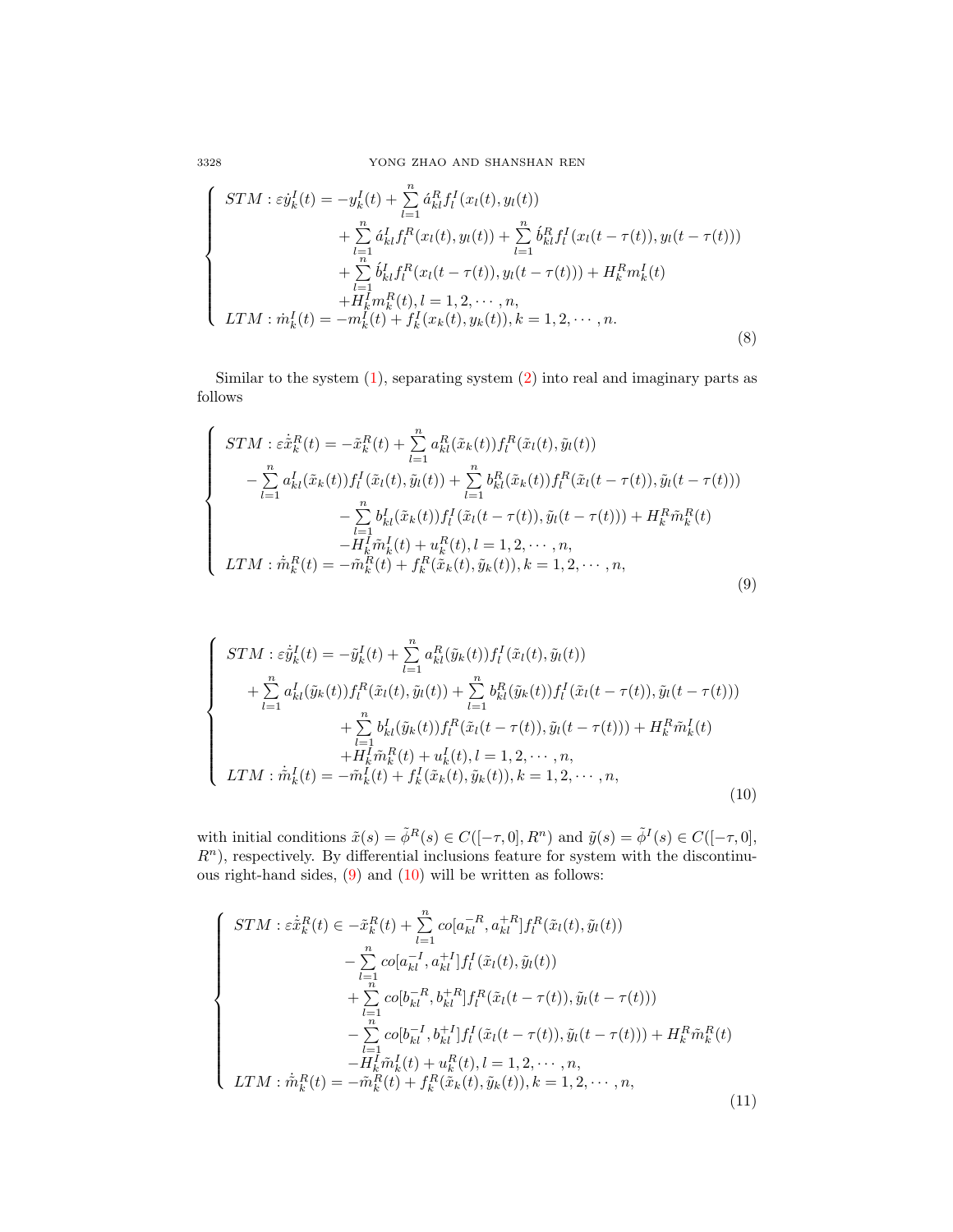SYNCHRONIZATION FOR CMCNNS WITH DIFFERENT TIME SCALES 3329

<span id="page-6-0"></span>
$$
\begin{cases}\nSTM: \varepsilon \dot{\tilde{y}}_k^I(t) \in -\tilde{x}_k^I(t) + \sum_{l=1}^n \varepsilon o[a_{kl}^{-R}, a_{kl}^{+R}] f_l^I(\tilde{x}_l(t), \tilde{y}_l(t)) \\
+ \sum_{l=1}^n \varepsilon o[a_{kl}^{-I}, a_{kl}^{+I}] f_l^R(\tilde{x}_l(t), \tilde{y}_l(t)) \\
+ \sum_{l=1}^n \varepsilon o[b_{kl}^{-R}, b_{kl}^{+R}] f_l^I(\tilde{x}_l(t - \tau(t)), \tilde{y}_l(t - \tau(t))) \\
+ \sum_{l=1}^n \varepsilon o[b_{kl}^{-I}, b_{kl}^{+I}] f_l^R(\tilde{x}_l(t - \tau(t)), \tilde{y}_l(t - \tau(t))) + H_k^R \tilde{m}_k^I(t) \\
+ H_k^I \tilde{m}_k^R(t) + u_k^I(t), l = 1, 2, \cdots, n, \\
LTM: \dot{m}_k^I(t) = -\tilde{m}_k^I(t) + f_k^I(\tilde{x}_k(t), \tilde{y}_k(t)), k = 1, 2, \cdots, n.\n\end{cases} (12)
$$

Or equivalently, for  $k, l = 1, ..., n$ , then there exists  $\hat{a}_{kl}^R \in co[a_{kl}^{-R}, a_{kl}^{+R}], \hat{a}_{kl}^I \in$  $co[a_{kl}^{-I}, a_{kl}^{+I}], \dot{b}_{kl}^{R} \in co[b_{kl}^{-R}, b_{kl}^{+R}], \dot{b}_{kl}^{I} \in co[b_{kl}^{-I}, b_{kl}^{+I}]$  such that

$$
\begin{cases}\nSTM: \varepsilon \dot{\tilde{x}}_k^R(t) = -\tilde{x}_k^R(t) + \sum_{l=1}^n \dot{a}_{kl}^R f_l^R(\tilde{x}_l(t), \tilde{y}_l(t)) \\
- \sum_{l=1}^n \dot{a}_{kl}^I f_l^I(\tilde{x}_l(t), \tilde{y}_l(t)) + \sum_{l=1}^n \dot{b}_{kl}^R f_l^R(\tilde{x}_l(t - \tau(t)), \tilde{y}_l(t - \tau(t))) \\
- \sum_{l=1}^n \dot{b}_{kl}^I f_l^I(\tilde{x}_l(t - \tau(t)), \tilde{y}_l(t - \tau(t))) + H_k^R \tilde{m}_k^R(t) \\
- H_k^I \tilde{m}_k^I(t) + u_k^R(t), l = 1, 2, \cdots, n, \\
LTM: \dot{m}_k^R(t) = -\tilde{m}_k^R(t) + f_k^R(\tilde{x}_k(t), \tilde{y}_k(t)), k = 1, 2, \cdots, n,\n\end{cases} (13)
$$

$$
\begin{cases}\nSTM: \varepsilon \dot{\tilde{y}}_k^I(t) = -\tilde{x}_k^I(t) + \sum_{l=1}^n \dot{a}_{kl}^R f_l^I(\tilde{x}_l(t), \tilde{y}_l(t)) \\
+ \sum_{l=1}^n \dot{a}_{kl}^I f_l^R(\tilde{x}_l(t), \tilde{y}_l(t)) + \sum_{l=1}^n \dot{b}_{kl}^R f_l^I(\tilde{x}_l(t - \tau(t)), \tilde{y}_l(t - \tau(t))) \\
+ \sum_{l=1}^n \dot{b}_{kl}^I f_l^R(\tilde{x}_l(t - \tau(t)), \tilde{y}_l(t - \tau(t))) + H_k^R \tilde{m}_k^I(t) \\
+ H_k^I \tilde{m}_k^R(t) + u_k^I(t), l = 1, 2, \cdots, n, \\
LTM: \dot{m}_k^I(t) = -\tilde{m}_k^I(t) + f_k^I(\tilde{x}_k(t), \tilde{y}_k(t)), k = 1, 2, \cdots, n.\n\end{cases} (14)
$$

Let  $e_k^R(t) = \tilde{x}_k(t) - x_k(t), e_k^I(t) = \tilde{y}_k(t) - y_k(t), h_k^R(t) = \tilde{m}_k^R(t) - m_k^R(t), h_k^I(t) =$  $\tilde{m}_k^I(t) - m_k^I(t)(k, l = 1, 2, ..., n)$  and make the following assumption:

## <span id="page-6-1"></span>Assumption 2.

$$
(1) co[a_{kl}^{-R}, a_{kl}^{+R}] f_l^R(\tilde{x}_l(t), \tilde{y}_l(t)) - co[a_{kl}^{-R}, a_{kl}^{+R}] f_l^R(x_l(t), y_l(t))
$$
  
\n
$$
\subseteq co[a_{kl}^{-R}, a_{kl}^{+R}] (f_l^R(\tilde{x}_l(t), \tilde{y}_l(t)) - f_l^R(x_l(t), y_l(t))),
$$
  
\n
$$
(2) co[a_{kl}^{-I}, a_{kl}^{+I}] f_l^I(\tilde{x}_l(t), \tilde{y}_l(t)) - co[a_{kl}^{-I}, a_{kl}^{+I}] f_l^I(x_l(t), y_l(t))
$$
  
\n
$$
\subseteq co[a_{kl}^{-I}, a_{kl}^{+I}] (f_l^I(\tilde{x}_l(t), \tilde{y}_l(t)) - f_l^I(x_l(t), y_l(t))),
$$
  
\n
$$
(3) co[b_{kl}^{-R}, b_{kl}^{+R}] f_l^R(\tilde{x}_l(t), \tilde{y}_l(t)) - co[b_{kl}^{-R}, b_{kl}^{+R}] f_l^R(x_l(t), y_l(t))
$$
  
\n
$$
\subseteq co[b_{kl}^{-R}, b_{kl}^{+R}] (f_l^R(\tilde{x}_l(t), \tilde{y}_l(t)) - f_l^R(x_l(t), y_l(t))),
$$
  
\n
$$
(4) co[b_{kl}^{-I}, b_{kl}^{+I}] f_l^I(\tilde{x}_l(t), \tilde{y}_l(t)) - co[b_{kl}^{-I}, b_{kl}^{+I}] f_l^I(x_l(t), y_l(t))
$$
  
\n
$$
\subseteq co[b_{kl}^{-I}, b_{kl}^{+I}] (f_l^I(\tilde{x}_l(t), \tilde{y}_l(t)) - f_l^I(x_l(t), y_l(t))).
$$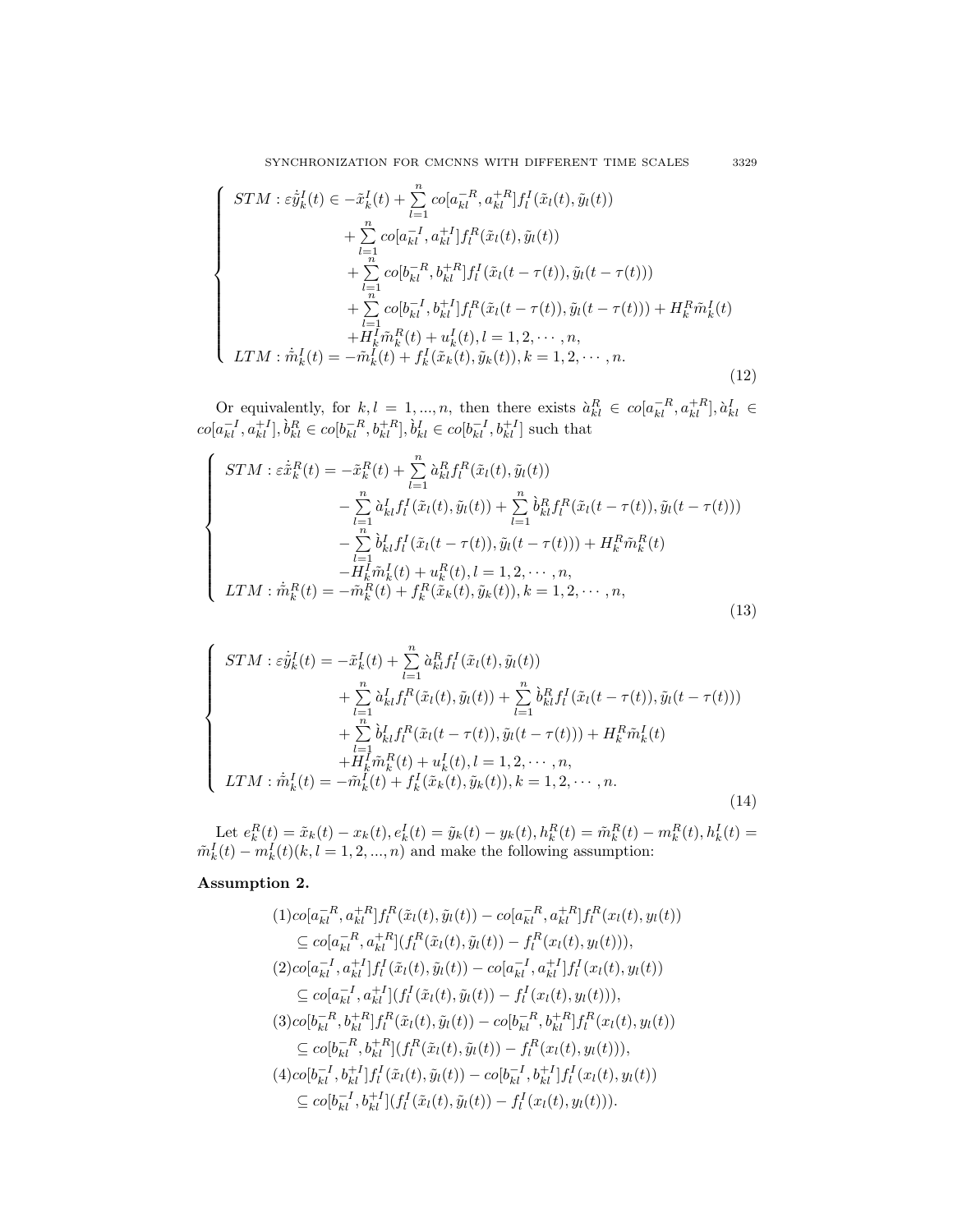Then real and imaginary parts of the error system can be obtained by  $(5)-(6)$  $(5)-(6)$  $(5)-(6)$ and  $(11)-(12)$  $(11)-(12)$  $(11)-(12)$  as follows:

$$
\begin{cases}\nSTM: \varepsilon \dot{e}_{k}^{R}(t) \in -e_{k}^{R}(t) + \sum_{l=1}^{n} co[a_{kl}^{-R}, a_{kl}^{+R}]g_{l}^{R}(e_{l}^{R}(t), e_{l}^{I}(t)) \\
- \sum_{l=1}^{n} co[a_{kl}^{-I}, a_{kl}^{+I}]g_{l}^{I}(e_{l}^{R}(t), e_{l}^{I}(t)) \\
+ \sum_{l=1}^{n} co[b_{kl}^{-R}, b_{kl}^{+R}]g_{l}^{R}(e_{l}^{R}(t-\tau(t)), e_{l}^{I}(t-\tau(t))) \\
- \sum_{l=1}^{n} co[b_{kl}^{-I}, b_{kl}^{+I}]g_{l}^{I}(e_{l}^{R}(t-\tau(t)), e_{l}^{I}(t-\tau(t))) + H_{k}^{R}h_{k}^{R}(t) \\
-H_{k}^{I}h_{k}^{I}(t) + u_{k}^{R}(t), l = 1, 2, \cdots, n, \\
LTM: \dot{h}_{k}^{R}(t) = -h_{k}^{R}(t) + g_{k}^{R}(e_{k}^{R}(t), e_{k}^{I}(t)), k = 1, 2, \cdots, n,\n\end{cases}
$$
\n(15)

$$
\begin{cases}\nSTM: \varepsilon \dot{e}_k^I(t) \in -e_k^I(t) + \sum_{l=1}^n \varepsilon o[a_{kl}^{-R}, a_{kl}^{+R}]g_l^I(e_l^R(t), e_l^I(t)) \\
+ \sum_{l=1}^n \varepsilon o[a_{kl}^{-I}, a_{kl}^{+I}]g_l^R(e_l^R(t), e_l^I(t)) \\
+ \sum_{l=1}^n \varepsilon o[b_{kl}^{-R}, b_{kl}^{+R}]g_l^I(e_l^R(t - \tau(t)), e_l^I(t - \tau(t))) \\
+ \sum_{l=1}^n \varepsilon o[b_{kl}^{-I}, b_{kl}^{+I}]g_l^R(e_l^R(t - \tau(t)), e_l^I(t - \tau(t))) + H_k^R h_k^I(t) \\
+ H_k^I h_k^R(t) + u_k^I(t), l = 1, 2, \cdots, n, \\
LTM: \dot{h}_k^I(t) = -h_k^I(t) + g_k^I(e_k^R(t), e_k^I(t)), k = 1, 2, \cdots, n,\n\end{cases} (16)
$$

with initial conditions  $\psi^R(s) = \varphi^R(s) - \varphi^R(s)$  and  $\psi^I(s) = \varphi^I(s) - \varphi^I(s)$ , respectively. Where

$$
g_l^R(e_l^R(t), e_l^I(t)) = f_l^R(\tilde{x}_l(t), \tilde{y}_l(t)) - f_l^R(x_l(t), y_l(t));
$$
  
\n
$$
g_l^I(e_l^R(t), e_l^I(t)) = f_l^I(\tilde{x}_l(t), \tilde{y}_l(t)) - f_l^I(x_l(t), y_l(t));
$$
  
\n
$$
g_l^R(e_l^R(t - \tau(t)), e_l^I(t - \tau(t)))
$$
  
\n
$$
= f_l^R(\tilde{x}_l(t - \tau(t)), \tilde{y}_l(t - \tau(t))) - f_l^R(x_l(t - \tau(t)), y_l(t - \tau(t)));
$$

 $g_l^I(e_l^R(t-\tau(t)), e_l^I(t-\tau(t))) = f_l^I(\tilde{x}_l(t-\tau(t)), \tilde{y}_l(t-\tau(t))) - f_l^I(x_l(t-\tau(t)), y_l(t-\tau(t))).$ 

Or equivalently, for  $k, l = 1, ..., n$ , then there exists  $a_{kl}^R \in co[a_{kl}^{-R}, a_{kl}^{+R}], a_{kl}^I \in$  $co[a_{kl}^{-I}, a_{kl}^{+I}], b_{kl}^{R} \in co[b_{kl}^{-R}, b_{kl}^{+R}], b_{kl}^{I} \in co[b_{kl}^{-I}, b_{kl}^{+I}]$  such that

<span id="page-7-0"></span>
$$
\begin{cases}\nSTM: \varepsilon \dot{e}_k^R(t) = -e_k^R(t) + \sum_{l=1}^n a_{kl}^R g_l^R(e_l^R(t), e_l^I(t)) \\
- \sum_{l=1}^n a_{kl}^I g_l^I(e_l^R(t), e_l^I(t)) + \sum_{l=1}^n b_{kl}^R g_l^R(e_l^R(t - \tau(t)), e_l^I(t - \tau(t))) \\
- \sum_{l=1}^n b_{kl}^I g_l^I(e_l^R(t - \tau(t)), e_l^I(t - \tau(t))) + H_k^R h_k^R(t) \\
- H_k^I h_k^I(t) + u_k^R(t), l = 1, 2, \cdots, n, \\
LTM: \dot{h}_k^R(t) = -h_k^R(t) + g_k^R(e_k^R(t), e_k^I(t)), k = 1, 2, \cdots, n,\n\end{cases} (17)
$$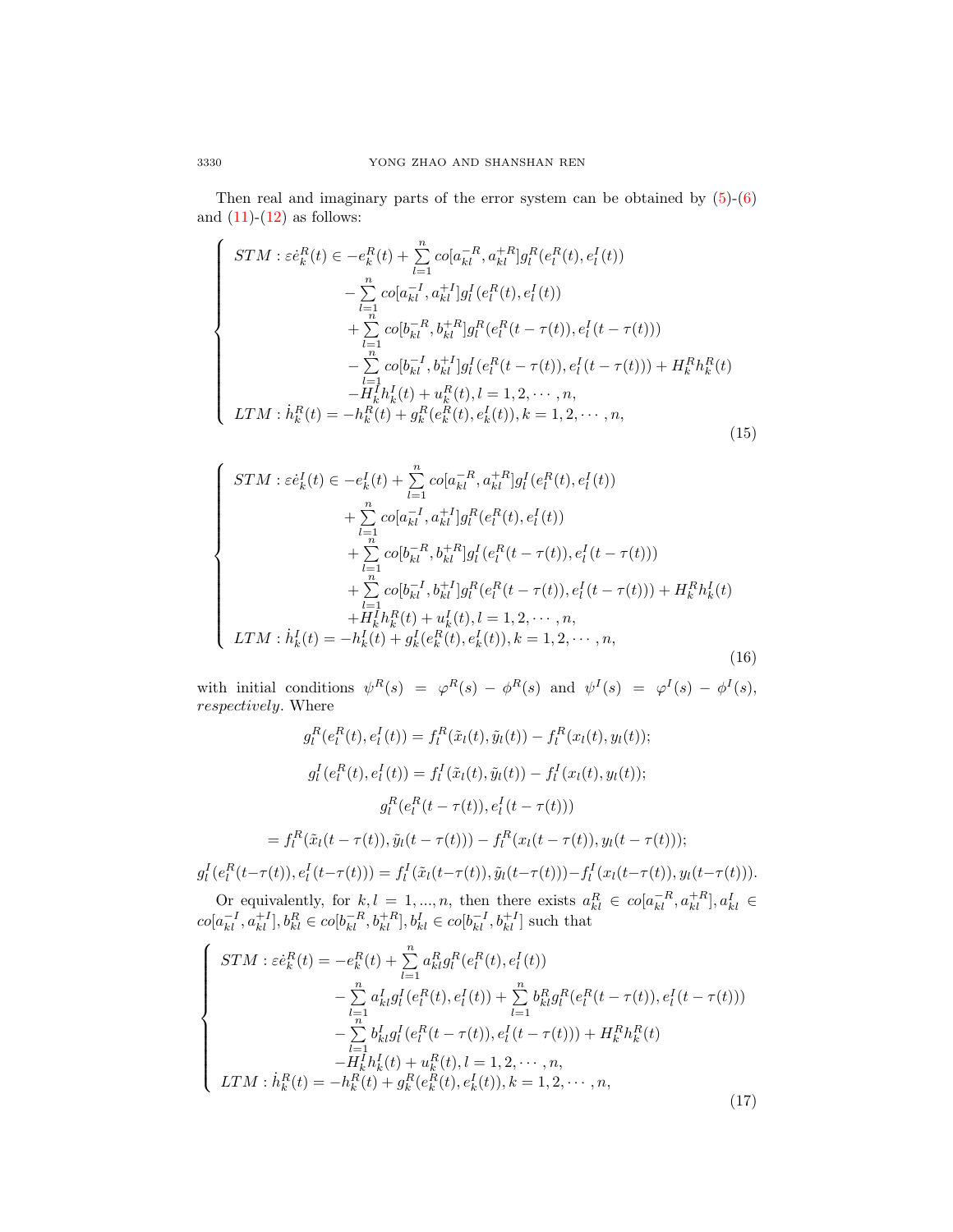SYNCHRONIZATION FOR CMCNNS WITH DIFFERENT TIME SCALES 3331

<span id="page-8-0"></span>
$$
\begin{cases}\nSTM: \varepsilon \dot{e}_k^I(t) = -e_k^I(t) + \sum_{l=1}^n a_{kl}^R g_l^I(e_l^R(t), e_l^I(t)) \\
+ \sum_{l=1}^n a_{kl}^I g_l^R(e_l^R(t), e_l^I(t)) + \sum_{l=1}^n b_{kl}^R g_l^I(e_l^R(t - \tau(t)), e_l^I(t - \tau(t))) \\
+ \sum_{l=1}^n b_{kl}^I g_l^R(e_l^R(t - \tau(t)), e_l^I(t - \tau(t))) + H_k^R h_k^I(t) \\
+ H_k^I h_k^R(t) + u_k^I(t), l = 1, 2, \cdots, n, \\
LTM: \dot{h}_k^I(t) = -h_k^I(t) + g_k^I(e_k^R(t), e_k^I(t)), l = 1, 2, \cdots, n.\n\end{cases} (18)
$$

<span id="page-8-2"></span>**Lemma 2.1.** For any vector  $x, y \in R^n$  and a matrix  $M > 0 \in R^{n \times n}$ , one has the inequality that

$$
2x^T y \le x^T M x + y^T M^{-1} y. \tag{19}
$$

<span id="page-8-1"></span>In this paper, the control inputs in  $(17)$  and  $(18)$  are taken as follows:

$$
u^{R}(t) = K^{R}e^{R}(t), u^{I}(t) = K^{I}e^{I}(t),
$$
\n(20)

where

$$
e^{R}(t) = (e_{1}^{R}(t), e_{2}^{R}(t), ..., e_{n}^{R}(t))^{T}, e^{I}(t) = (e_{1}^{I}(t), e_{2}^{I}(t), ..., e_{n}^{I}(t))^{T},
$$
  

$$
K^{R} = diag(k_{1}^{R}, k_{2}^{R}, ..., k_{n}^{R}), K^{I} = diag(k_{1}^{I}, k_{2}^{I}, ..., k_{n}^{I}),
$$

and the controller gains to be determined.

<span id="page-8-3"></span>**Definition 2.2.** The system  $(17)$  and  $(18)$  are asymptotically stable for any given initial conditions they satisfy:

$$
\lim_{t \to \infty} ||e(t)||^2 = 0, \lim_{t \to \infty} ||h(t)||^2 = 0,
$$

where

$$
e(t) = (e^{R}(t))^{T}, e^{I}(t))^{T} \mathcal{F}, h(t) = (h^{R}(t))^{T}, h^{I}(t))^{T} \mathcal{F},
$$
  

$$
h^{R}(t) = (h_{1}^{R}(t), h_{2}^{R}(t), ..., h_{n}^{R}(t))^{T}, h^{I}(t) = (h_{1}^{I}(t), h_{2}^{I}(t), ..., h_{n}^{I}(t))^{T}.
$$

Then drive-response systems [\(1\)](#page-2-0) and [\(2\)](#page-2-1) are said to be synchronized.

3. Main results. In the section, we present synchronization problems of CMC-NNs.

<span id="page-8-4"></span>**Theorem 3.1.** Under Assumptions [1-](#page-3-0)[2,](#page-6-1) the systems  $(1)$  and  $(2)$  can be asymp-totically synchronized with control inputs [\(20\)](#page-8-1), if there exist constants  $r_1, r_2, r_3$ ,  $r_4, r_5, r_6, r_7, r_8, r_9, r_0, r_1^*, r_2^*, r_5^*, r_6^*, r_9^*, r_0^* > 0$ , diagonal matrix  $P, Q > 0$  such that  $T^R, T^I > 0$ , where

$$
T^{R} = \frac{1}{\varepsilon} [2I - 2K^{R} - 2A^{R}\lambda^{RR} - A^{R}\lambda^{RI}(A^{R})^{T} + 2A^{I}\lambda^{IR} + A^{I}\lambda^{II}(A^{I})^{T} - r_{1}(B^{R}\lambda^{RR})(B^{R}\lambda^{RR})^{T} - r_{1}^{*}(B^{R}\lambda^{RI})(B^{R}\lambda^{RI})^{T} - r_{2}(B^{I}\lambda^{IR})(B^{I}\lambda^{IR})^{T} - r_{2}^{*}(B^{I}\lambda^{II})(B^{I}\lambda^{II})^{T} - r_{3}H^{R}(H^{R})^{T} + r_{4}H^{I}(H^{I})^{T} - \lambda^{IR}I - \lambda^{RR}I] - r_{9}\lambda^{RR}I - r_{0}\lambda^{IR}I - P,
$$

$$
T^{I} = \frac{1}{\varepsilon} [2I - 2K^{I} - \lambda^{RI}I + \lambda^{II}I - A^{R}\lambda^{IR}(A^{R})^{T} - 2A^{R}\lambda^{II} - A^{I}\lambda^{RR}(A^{I})^{T} - 2A^{I}\lambda^{RI} - r_{5}(B^{R}\lambda^{IR})(B^{R}\lambda^{IR})^{T} - r_{5}^{*}(B^{R}\lambda^{II})(B^{R}\lambda^{II})^{T} - r_{6}(B^{I}\lambda^{RR})(B^{I}\lambda^{RR})^{T} - r_{6}^{*}(B^{I}\lambda^{RI})(B^{I}\lambda^{RI})^{T} - r_{7}H^{R}(H^{R})^{T} - r_{8}H^{I}(H^{I})^{T}] - r_{9}^{*}\lambda^{RI}I - r_{0}^{*}\lambda^{II}I - Q.
$$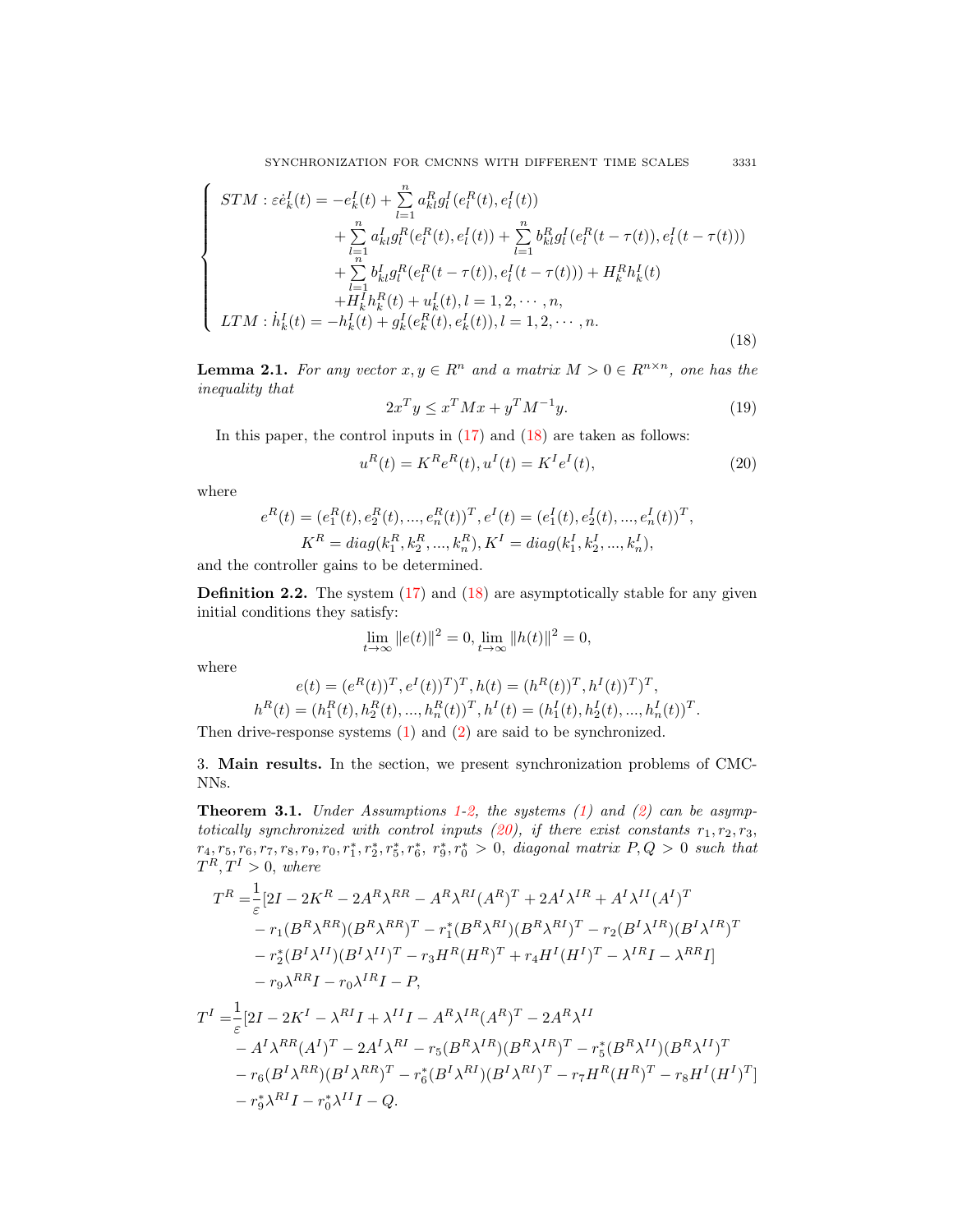Proof. Consider the following Lyapunov function

$$
V(t, e(t), h(t)) = (e^{R}(t))^{T} e^{R}(t) + (e^{I}(t))^{T} e^{I}(t) + (h^{R}(t))^{T} h^{R}(t) + (h^{I}(t))^{T} h^{I}(t) + \int_{t-\tau(t)}^{t} (e^{R}(s))^{T} P e^{R}(s) ds + \int_{t-\tau(t)}^{t} e^{I}(s))^{T} Q e^{I}(s) ds
$$
\n(21)

Then, calculating the time derivative of  $V(t, e(t))$  along the trajectories of [\(17\)](#page-7-0) and  $(18)$ , that is

<span id="page-9-2"></span>
$$
\dot{V}(t, e(t), h(t)) \leq 2(e^{R}(t))^{T} e^{R}(t) + 2(e^{I}(t))^{T} e^{I}(t) + 2(h^{R}(t))^{T} h^{R}(t) + 2(h^{I}(t))^{T} h^{I}(t) \n+ (e^{R}(t))^{T} P e^{R}(t) - (e^{R}(t - \tau(t)))^{T} P e^{R}(t - \tau(t)) (1 - \gamma) \n+ (e^{I}(t))^{T} Q e^{I}(t) - (e^{I}(t - \tau(t)))^{T} Q e^{I}(t - \tau(t)) (1 - \gamma)
$$
\n(22)

According to Assumption [1-](#page-3-0)[2](#page-6-1) and Lemma [2.1,](#page-8-2) we have

<span id="page-9-1"></span>
$$
2(e^{R}(t))^{T}e^{R}(t) = 2(e^{R}(t))^{T} \frac{1}{\varepsilon}[-e^{R}(t) + A^{R}g^{R}(e(t)) - A^{I}g^{I}(e(t))+ B^{R}g^{R}(e(t - \tau(t))) - B^{I}g^{I}(e(t - \tau(t)))+ H^{R}h^{R}(t) - H^{I}h^{I}(t) + u^{R}(t)]
$$
\n(23)

$$
2(e^{R}(t))^{T} A^{R} g^{R}(e(t)) \leq 2(e^{R}(t))^{T} A^{R} (\lambda^{RR} e^{R}(t) + \lambda^{RI} e^{I}(t))
$$
  
\n
$$
= 2(e^{R}(t))^{T} A^{R} \lambda^{RR} e^{R}(t) + 2(e^{R}(t))^{T} A^{R} \lambda^{RI} e^{I}(t)
$$
  
\n
$$
\leq 2(e^{R}(t))^{T} A^{R} \lambda^{RR} e^{R}(t) + (e^{R}(t))^{T} A^{R} \lambda^{RI} (A^{R})^{T} e^{R}(t)
$$
  
\n
$$
+ (e^{I}(t))^{T} \lambda^{RI} e^{I}(t)
$$
 (24)

$$
2(e^{R}(t))^{T} A^{I} g^{I}(e(t)) \leq 2(e^{R}(t))^{T} A^{I} (\lambda^{IR} e^{R}(t) + \lambda^{II} e^{I}(t))
$$
  
\n
$$
= 2(e^{R}(t))^{T} A^{I} \lambda^{IR} e^{R}(t) + 2(e^{R}(t))^{T} A^{I} \lambda^{II} e^{I}(t)
$$
  
\n
$$
\leq 2(e^{R}(t))^{T} A^{I} \lambda^{IR} e^{R}(t) + (e^{R}(t))^{T} A^{I} \lambda^{II} (A^{I})^{T} e^{R}(t)
$$
  
\n
$$
+ (e^{I}(t))^{T} \lambda^{II} e^{I}(t)
$$
  
\n
$$
2(e^{R}(t))^{T} B^{R} g^{R}(e(t - \tau(t))) \leq (e^{R}(t))^{T} (B^{R} \lambda^{RR}) M_{1} (B^{R} \lambda^{RR})^{T} e^{R}(t)
$$
  
\n
$$
+ (e^{R}(t - \tau(t)))^{T} M_{1}^{-1} e^{R}(t - \tau(t))
$$
  
\n
$$
+ (e^{R}(t))^{T} (B^{R} \lambda^{RI}) M_{1}^{*} (B^{R} \lambda^{RI})^{T} e^{R}(t)
$$
  
\n
$$
+ (e^{I}(t - \tau(t)))^{T} M_{1}^{* -1} e^{I}(t - \tau(t))
$$
  
\n(26)

<span id="page-9-0"></span>Choose

$$
M_1 = \left(\begin{array}{cc} r_1 & 0 \\ 0 & r_1 \end{array}\right), M_1^* = \left(\begin{array}{cc} r_1^* & 0 \\ 0 & r_1^* \end{array}\right),
$$

So [\(26\)](#page-9-0) can be simplified as

$$
2(e^{R}(t))^{T}B^{R}g^{R}(e(t-\tau(t))) \leq r_{1}(e^{R}(t))^{T}(B^{R}\lambda^{RR})(B^{R}\lambda^{RR})^{T}e^{R}(t) + \frac{1}{r_{1}}(e^{R}(t-\tau(t)))^{T}e^{R}(t-\tau(t)) + r_{1}^{*}(e^{R}(t))^{T}(B^{R}\lambda^{RI})(B^{R}\lambda^{RI})^{T}e^{R}(t) + \frac{1}{r_{1}^{*}}(e^{I}(t-\tau(t)))^{T}e^{I}(t-\tau(t))
$$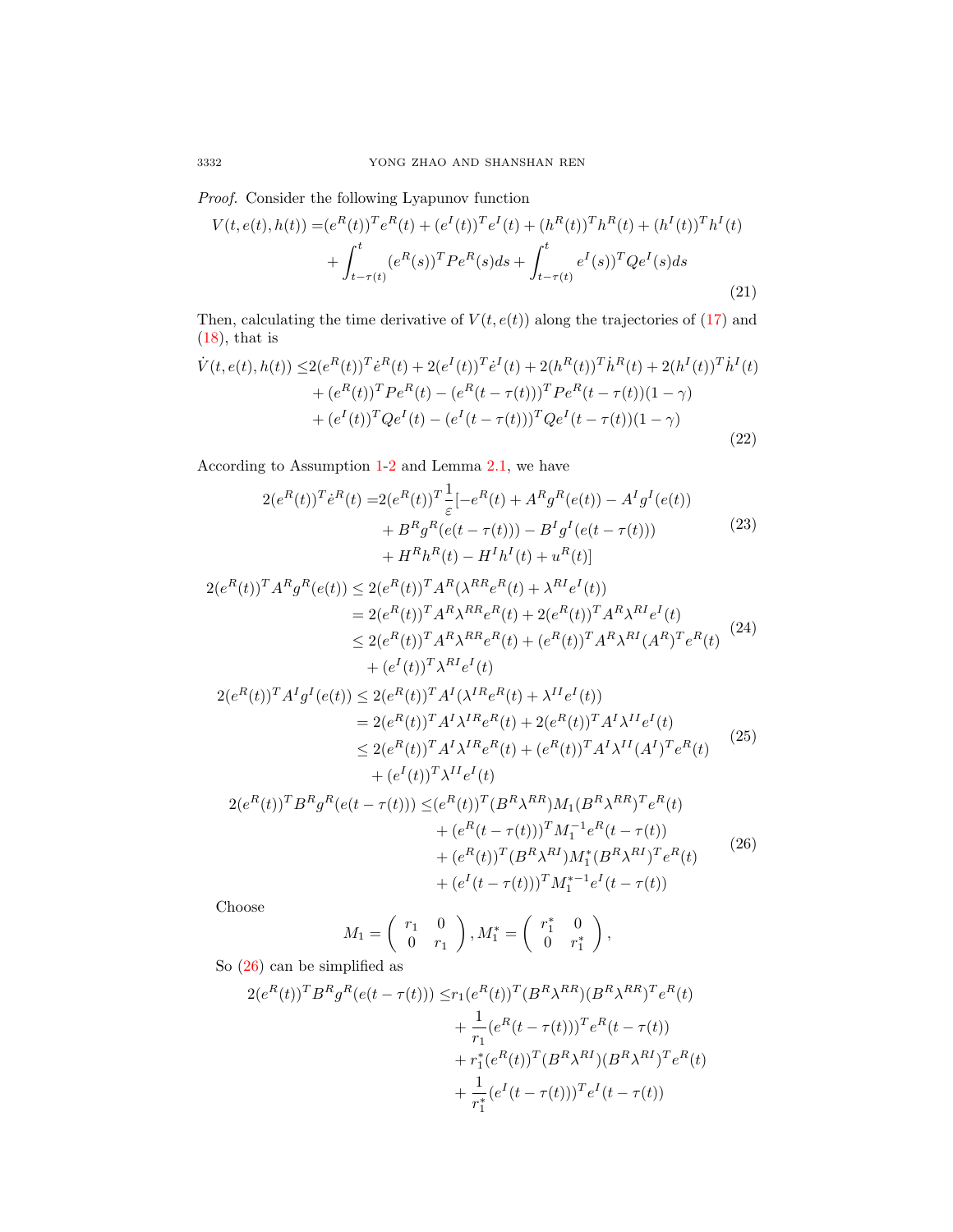(Note: The following inequalities use the same method.)

$$
2(e^{R}(t))^{T}B^{I}g^{I}(e(t-\tau(t))) \leq r_{2}(e^{R}(t))^{T}(B^{I}\lambda^{IR})(B^{I}\lambda^{IR})^{T}e^{R}(t) + \frac{1}{r_{2}}(e^{R}(t-\tau(t)))^{T}e^{R}(t-\tau(t)) + r_{2}^{*}(e^{R}(t))^{T}(B^{I}\lambda^{II})(B^{I}\lambda^{II})^{T}e^{R}(t) + \frac{1}{r_{2}^{*}}(e^{I}(t-\tau(t)))^{T}e^{I}(t-\tau(t))
$$
\n(27)

$$
2(e^{R}(t))^{T}H^{R}h^{R}(t) \leq r_{3}(e^{R}(t))^{T}H^{R}(H^{R})^{T}e^{R}(t) + \frac{1}{r_{3}}(h^{R}(t))^{T}h^{R}(t) \tag{28}
$$

$$
2(e^{R}(t))^{T}H^{I}h^{I}(t) \leq r_{4}(e^{R}(t))^{T}H^{I}(H^{I})^{T}e^{R}(t) + \frac{1}{r_{4}}(h^{I}(t))^{T}h^{I}(t)
$$
(29)

Similarly,

$$
2(e^{I}(t))^{T} e^{I}(t) = 2(e^{I}(t))^{T} \frac{1}{\varepsilon} [-e^{I}(t) + A^{R} g^{I}(e(t)) + A^{I} g^{R}(e(t)) + B^{R} g^{I}(e(t - \tau(t))) + B^{I} g^{R}(e(t - \tau(t))) + H^{R} h^{I}(t) + H^{I} h^{R}(t) + u^{I}(t)]
$$
\n(30)

$$
2(e^{I}(t))^{T} A^{R} g^{I}(e(t)) \leq 2(e^{I}(t))^{T} A^{R} (\lambda^{IR} e^{R}(t) + \lambda^{II} e^{I}(t))
$$
  
\n
$$
= 2(e^{I}(t))^{T} A^{R} \lambda^{IR} e^{R}(t) + 2(e^{I}(t))^{T} A^{R} \lambda^{II} e^{I}(t)
$$
  
\n
$$
\leq (e^{I}(t))^{T} A^{R} \lambda^{IR} (A^{R})^{T} e^{I}(t) + (e^{R}(t))^{T} \lambda^{IR} e^{R}(t)
$$
  
\n
$$
+ 2(e^{I}(t))^{T} A^{R} \lambda^{II} e^{I}(t)
$$
\n(31)

$$
2(e^{I}(t))^{T} A^{I} g^{R}(e(t)) \leq 2(e^{I}(t))^{T} A^{I} (\lambda^{RR} e^{R}(t) + \lambda^{RI} e^{I}(t))
$$
  
\n
$$
= 2(e^{I}(t))^{T} A^{I} \lambda^{RR} e^{R}(t) + 2(e^{I}(t))^{T} A^{I} \lambda^{RI} e^{I}(t)
$$
  
\n
$$
\leq (e^{I}(t))^{T} A^{I} \lambda^{RR} (A^{I})^{T} e^{I}(t) + (e^{R}(t))^{T} \lambda^{RR} e^{R}(t)
$$
  
\n
$$
+ 2(e^{I}(t))^{T} A^{I} \lambda^{RI} e^{I}(t)
$$
\n(32)

$$
2(e^{I}(t))^{T}B^{R}g^{I}(e(t-\tau(t))) \leq r_{5}(e^{I}(t))^{T}(B^{R}\lambda^{IR})(B^{R}\lambda^{IR})^{T}e^{I}(t) + \frac{1}{r_{5}}(e^{R}(t-\tau(t)))^{T}e^{R}(t-\tau(t)) + r_{5}^{*}(e^{I}(t))^{T}(B^{R}\lambda^{II})(B^{R}\lambda^{II})^{T}e^{I}(t) + \frac{1}{r_{5}}(e^{I}(t-\tau(t)))^{T}e^{I}(t-\tau(t))
$$
\n(33)

$$
2(e^{I}(t))^{T}B^{I}g^{R}(e(t-\tau(t))) \leq r_{6}(e^{I}(t))^{T}(B^{I}\lambda^{RR})(B^{I}\lambda^{RR})^{T}e^{I}(t) + \frac{1}{r_{6}}(e^{R}(t-\tau(t)))^{T}e^{R}(t-\tau(t)) + r_{6}^{*}(e^{I}(t))^{T}(B^{I}\lambda^{RI})(B^{I}\lambda^{RI})^{T}e^{I}(t) + \frac{1}{r_{6}^{*}}(e^{I}(t-\tau(t)))^{T}e^{I}(t-\tau(t))
$$
\n(34)

$$
2(e^{I}(t))^{T}H^{R}h^{I}(t) \le r_{7}(e^{I}(t))^{T}H^{R}(H^{R})^{T}e^{I}(t) + \frac{1}{r_{7}}(h^{I}(t))^{T}h^{I}(t)
$$
(35)

$$
2(e^{I}(t))^{T}H^{I}h^{R}(t) \leq r_{8}(e^{I}(t))^{T}H^{I}(H^{I})^{T}e^{I}(t) + \frac{1}{r_{8}}(h^{R}(t))^{T}h^{R}(t)
$$
(36)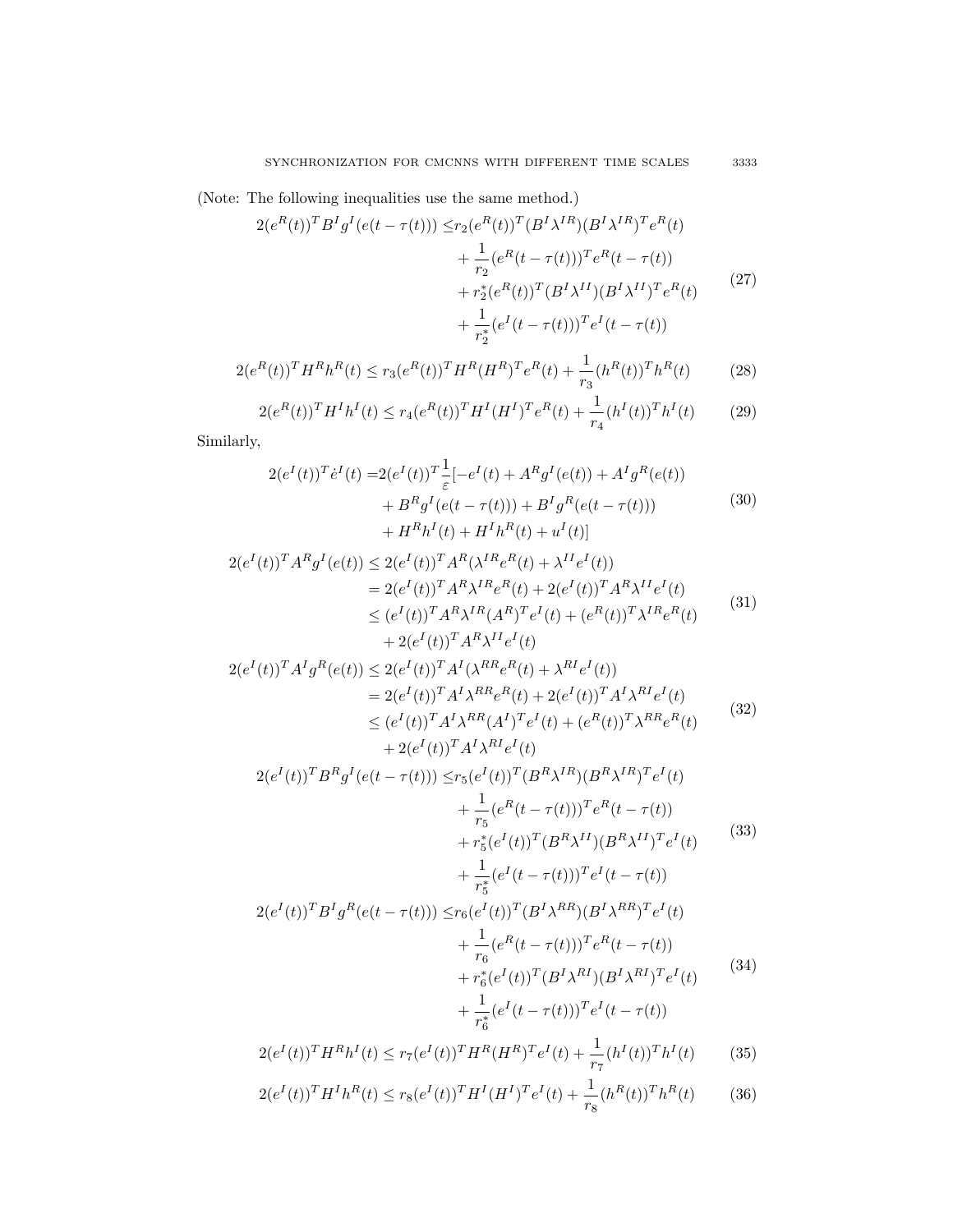$$
2(h^{R}(t))^{T} \dot{h}^{R}(t) = 2(h^{R}(t))^{T} (-h^{R}(t) + g^{R}(e(t)))
$$
\n(37)

$$
2(h^{R}(t))^{T} g^{R}(e(t)) \leq 2(h^{R}(t))^{T} (\lambda^{RR} e^{R}(t) + \lambda^{RI} e^{I}(t))
$$
  

$$
\leq \frac{1}{r_{9}} (h^{R}(t))^{T} h^{R}(t) + r_{9} \lambda^{RR} (e^{R}(t))^{T} e^{R}(t)
$$
  

$$
+ \frac{1}{r_{9}^{*}} (h^{R}(t))^{T} h^{R}(t) + r_{9}^{*} \lambda^{RI} (e^{I}(t))^{T} e^{I}(t)
$$
 (38)

$$
2(hI(t))ThI(t) = 2(hI(t))T(-hI(t) + gI(e(t)))
$$
\n(39)

$$
2(h^{I}(t))^{T}g^{I}(e(t)) \leq 2(h^{I}(t))^{T}(\lambda^{IR}e^{R}(t) + \lambda^{II}e^{I}(t))
$$
  

$$
\leq \frac{1}{r_{0}}(h^{I}(t))^{T}h^{I}(t) + r_{0}\lambda^{IR}(e^{R}(t))^{T}e^{R}(t)
$$
  

$$
+ \frac{1}{r_{0}^{*}}(h^{I}(t))^{T}h^{I}(t) + r_{0}^{*}\lambda^{II}(e^{I}(t))^{T}e^{I}(t)
$$
 (40)

<span id="page-11-0"></span>Substituting $(23)-(40)$  $(23)-(40)$  $(23)-(40)$  to  $(22)$  yield

<span id="page-11-1"></span>
$$
\dot{V}(t) \leq - (e^{R}(t))^{T} \{ \frac{1}{\varepsilon} [2I - 2K^{R} - 2A^{R} \lambda^{RR} - A^{R} \lambda^{RI} (A^{R})^{T} \right. \\
\left. + 2A^{I} \lambda^{IR} + A^{I} \lambda^{II} (A^{I})^{T} \right. \\
\left. - r_{1}(B^{R} \lambda^{RR}) (B^{R} \lambda^{RR})^{T} - r_{1}^{*} (B^{R} \lambda^{RI}) (B^{R} \lambda^{RI})^{T} - r_{2} (B^{I} \lambda^{IR}) (B^{I} \lambda^{IR})^{T} \right. \\
\left. - r_{2}^{*} (B^{I} \lambda^{II}) (B^{I} \lambda^{II})^{T} - r_{3} H^{R} (H^{R})^{T} + r_{4} H^{I} (H^{I})^{T} - \lambda^{IR} I - \lambda^{RR} I \right] \\
\left. - r_{9} \lambda^{RR} I - r_{0} \lambda^{IR} I - P \right\} e^{R}(t) \\
\left. - (e^{I}(t))^{T} \{ \frac{1}{\varepsilon} [2I - 2K^{I} - \lambda^{RI} I + \lambda^{II} I - A^{R} \lambda^{IR} (A^{R})^{T} - 2A^{R} \lambda^{II} \right. \\
\left. - A^{I} \lambda^{RR} (A^{I})^{T} - 2A^{I} \lambda^{RI} - r_{5} (B^{R} \lambda^{IR}) (B^{R} \lambda^{IR})^{T} - r_{5}^{*} (B^{R} \lambda^{II}) (B^{R} \lambda^{II})^{T} \right. \\
\left. - r_{6} (B^{I} \lambda^{RR}) (B^{J} \lambda^{RR})^{T} - r_{6}^{*} (B^{J} \lambda^{RI}) (B^{J} \lambda^{RI})^{T} - r_{7} H^{R} (H^{R})^{T} - r_{8} H^{I} (H^{I})^{T} \right. \\
\left. - r_{9}^{*} \lambda^{RI} I - r_{0}^{*} \lambda^{II} I - Q \right\} e^{I}(t) \\
\left. + (h^{R}(t))^{T} [-2I + \frac{I}{\varepsilon r_{3}} + \frac{I}{\varepsilon r_{3}} + \frac{I}{r_{9}} + \frac{I}{r_{9}^{*}} h^{R}(t) \right. \\
\left. + (h^{I}(t))^{T} [-2I + \frac{I}{\varepsilon
$$

where  $I$  is the identity matrix of appropriate dimension.

It is easy to know that there are real numbers  $r_3, r_4, r_7, r_8, r_9, r_0, r_9^*$ , and  $r_0^*$  such that

$$
\frac{1}{\varepsilon r_3} + \frac{1}{r_8} + \frac{1}{r_9} + \frac{1}{r_9^*} - 2 < 0,
$$
\n
$$
\frac{1}{\varepsilon r_4} + \frac{1}{r_7} + \frac{1}{r_0} + \frac{1}{r_0^*} - 2 < 0.
$$
\n
$$
(42)
$$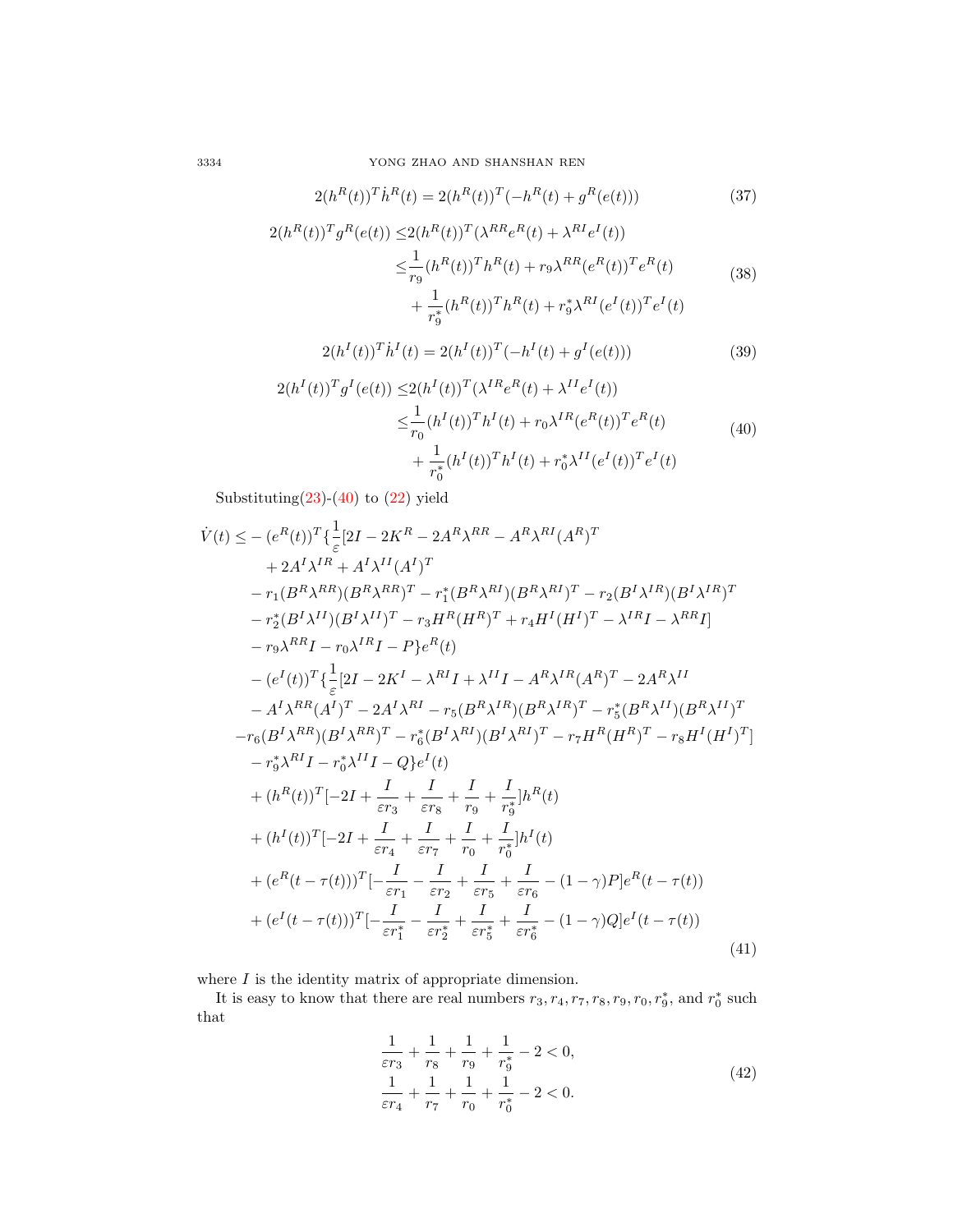<span id="page-12-0"></span>Letting

$$
-\frac{I}{\varepsilon r_1} - \frac{I}{\varepsilon r_2} + \frac{I}{\varepsilon r_5} + \frac{I}{\varepsilon r_6} = (1 - \gamma)P,
$$
  

$$
-\frac{I}{\varepsilon r_1^*} - \frac{I}{\varepsilon r_2^*} + \frac{I}{\varepsilon r_5^*} + \frac{I}{\varepsilon r_6^*} = (1 - \gamma)Q,
$$
  

$$
\lambda^R = \min\{\lambda_{min}(T^R), 2 - \frac{1}{\varepsilon r_3} + \frac{1}{r_8} + \frac{1}{r_9} + \frac{1}{r_9^*}\},
$$
  

$$
\lambda^I = \min\{\lambda_{min}(T^I), 2 - \frac{1}{\varepsilon r_4} + \frac{1}{r_7} + \frac{1}{r_0} + \frac{1}{r_0^*}\}.
$$
  
(43)

<span id="page-12-1"></span>From  $(41)-(43)$  $(41)-(43)$  $(41)-(43)$ , it can be seen that

$$
\dot{V}(t) \le -\lambda^R (\|e^R(t)\|^2 + \|h^R(t)\|^2) - \lambda^I (\|e^I(t)\|^2 + \|h^I(t)\|^2). \tag{44}
$$

Moreover, in [\(44\)](#page-12-1), the equality holds if and only if  $||e^{R}(t)||^{2} + ||h^{R}(t)||^{2} = 0$ ,  $||e^{I}(t)||^{2} + ||h^{R}(t)||^{2}$  $||h^{I}(t)||^{2} = 0$ , i.e.,  $||e^{R}(t)||^{2} = 0$ ,  $||e^{I}(t)||^{2} = 0$ ,  $||h^{R}(t)||^{2} = 0$ , and  $||h^{I}(t)||^{2} = 0$ . It can be concluded from Lyapunov stability theory that

$$
\lim_{t \to \infty} ||e(t)||^2 = 0, \lim_{t \to \infty} ||h(t)||^2 = 0.
$$

According to Definition [2.2](#page-8-3) ,the trivial solution of system [\(17\)](#page-7-0) and [\(18\)](#page-8-0) are asymptotically stable. We can conclude that the neural networks [\(1\)](#page-2-0) and [\(2\)](#page-2-1) can be synchronized with control inputs [\(20\)](#page-8-1). The proof is complete.  $\Box$ 

Remark 3. From Theorem [3.1,](#page-8-4) we can see that the existence of the variable delay affects the value of the matrix  $P$  and  $Q$  and then affects the value of the matrix  $T^R$  and  $T^I$ . In the following, we will give two corollaries to explain how  $T^R$  and  $T^I$ will change when  $\tau(t) = \tau$  ( $\tau$  is a constant) and  $\tau(t) = 0$ .

Corollary [1](#page-3-0). Under Assumptions 1[-2,](#page-6-1) and the controllers [\(20\)](#page-8-1) when  $\tau(t) = \tau >$ 0, system  $(1)$  and  $(2)$  can be asymptotically synchronized, if there exist constants  $r_1, r_2, r_3, r_4, r_5, r_6, r_7, r_8, r_9, r_0, r_1^*, r_2^*, r_5^*, r_6^*, r_9^*, r_0^* > 0$ , diagonal matrix  $P, Q > 0$ such that  $T^R, T^I > 0$ , where

$$
T^{R} = \frac{1}{\varepsilon} [2I - 2K^{R} - 2A^{R}\lambda^{RR} - A^{R}\lambda^{RI}(A^{R})^{T} + 2A^{I}\lambda^{IR} + A^{I}\lambda^{II}(A^{I})^{T} - r_{1}(B^{R}\lambda^{RR})(B^{R}\lambda^{RR})^{T} - r_{1}^{*}(B^{R}\lambda^{RI})(B^{R}\lambda^{RI})^{T} - r_{2}(B^{I}\lambda^{IR})(B^{I}\lambda^{IR})^{T} - r_{2}^{*}(B^{I}\lambda^{II})(B^{I}\lambda^{II})^{T} - r_{3}H^{R}(H^{R})^{T} + r_{4}H^{I}(H^{I})^{T} - \lambda^{IR}I - \lambda^{RR}I] - r_{9}\lambda^{RR}I - r_{0}\lambda^{IR}I - P,
$$

$$
T^{I} = \frac{1}{\varepsilon} [2I - 2K^{I} - \lambda^{RI}I + \lambda^{II}I - A^{R}\lambda^{IR}(A^{R})^{T} - 2A^{R}\lambda^{II} - A^{I}\lambda^{RR}(A^{I})^{T} - 2A^{I}\lambda^{RI} - r_{5}(B^{R}\lambda^{IR})(B^{R}\lambda^{IR})^{T} - r_{5}^{*}(B^{R}\lambda^{II})(B^{R}\lambda^{II})^{T} - r_{6}(B^{I}\lambda^{RR})(B^{I}\lambda^{RR})^{T} - r_{6}^{*}(B^{I}\lambda^{RI})(B^{I}\lambda^{RI})^{T} - r_{7}H^{R}(H^{R})^{T} - r_{8}H^{I}(H^{I})^{T}] - r_{9}^{*}\lambda^{RI}I - r_{0}^{*}\lambda^{II}I - Q.
$$

Proof. The proof process is similar to Theorem [3.1](#page-8-4) by taking

$$
-\frac{I}{\varepsilon r_1} - \frac{I}{\varepsilon r_2} + \frac{I}{\varepsilon r_5} + \frac{I}{\varepsilon r_6} = P,
$$
  

$$
-\frac{I}{\varepsilon r_1^*} - \frac{I}{\varepsilon r_2^*} + \frac{I}{\varepsilon r_5^*} + \frac{I}{\varepsilon r_6^*} = Q,
$$

and is omitted here.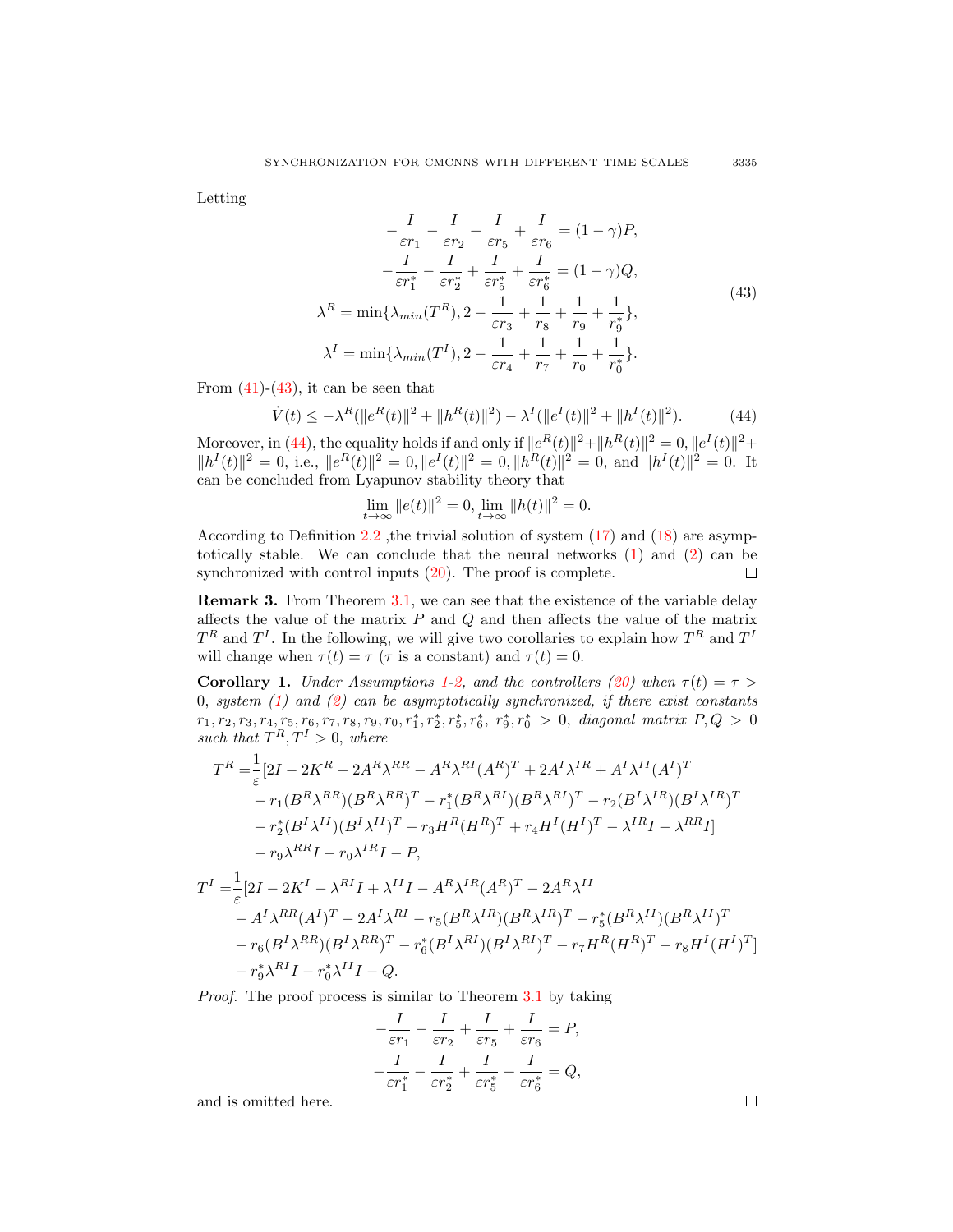Corollary 2. Under Assumptions [1](#page-3-0)[-2,](#page-6-1) and the controllers [\(20\)](#page-8-1) when  $\tau(t) = 0$ , system  $(1)$  and  $(2)$  can be asymptotically synchronized, if there exist constants  $r_3, r_4, r_7, r_8, r_9, r_0, r_9^*, r_0^* > 0$ , such that  $T^R, T^I > 0$ , where

$$
T^{R} = \frac{1}{\varepsilon} [2I - 2K^{R} - 2(A^{R} + B^{R})\lambda^{RR} - (A^{R} + B^{R})\lambda^{RI} + 2(A^{I} + B^{I})\lambda^{IR} + (A^{I} + B^{I})\lambda^{II} - r_{3}H^{R}(H^{R})^{T} + r_{4}H^{I}(H^{I})^{T} - (A^{R} + B^{R})\lambda^{IR} - (A^{I} + B^{I})\lambda^{RR}] - r_{9}\lambda^{RR}I - r_{0}\lambda^{IR}I,
$$

$$
T^{I} = \frac{1}{\varepsilon} [2I - 2K^{I} - (A^{R} + B^{R})\lambda^{RI} + (A^{I} + B^{I})\lambda^{II} - (A^{R} + B^{R})\lambda^{IR} - 2(A^{R} + B^{R})\lambda^{II} - (A^{I} + B^{I})\lambda^{RR} - 2(A^{I} + B^{I})\lambda^{RI} - r_{7}H^{R}(H^{R})^{T} - r_{8}H^{I}(H^{I})^{T}] - r_{9}^{*}\lambda^{RI}I - r_{0}^{*}\lambda^{II}I.
$$

Proof. The proof process is similar to Theorem [3.1](#page-8-4) and is omitted here.

$$
\Box
$$

4. A numerical example. In the section, a numerical example is given to demonstrate the validity of the above results . Consider the following memristor-based complex-valued competitive neural networks:

<span id="page-13-0"></span>
$$
\begin{cases}\nSTM: \varepsilon \dot{z}_k(t) = -z_k(t) + \sum_{l=1}^2 a_{kl}(z_k(t)) f_l(z_l(t)) \\
+ \sum_{l=1}^2 b_{kl}(z_k(t)) f_l(z_l(t-\tau(t))) + H_k m_k(t), l = 1, 2 \\
LT M: \dot{m}_k(t) = -m_k(t) + f_k(z_k(t)), \ k = 1, 2,\n\end{cases} (45)
$$

where

$$
a_{11}^{R}(x_{1}(t)) = \begin{cases} -1.5, |x_{1}| < 1, & a_{12}^{R}(x_{1}(t)) = \begin{cases} -0.2, |x_{1}| < 1, \\ -1.0, |x_{1}| \geq 1, \end{cases} \\ a_{21}^{R}(x_{2}(t)) = \begin{cases} -0.7, |x_{2}| < 1, & a_{22}^{R}(x_{2}(t)) = \begin{cases} -2.0, |x_{2}| < 1, \\ -0.8, |x_{2}| \geq 1, \end{cases} \\ a_{11}^{I}(y_{1}(t)) = \begin{cases} -1.5, |y_{1}| < 1, & a_{12}^{I}(y_{1}(t)) = \begin{cases} -1.5, |y_{1}| < 1, \\ -0.8, |x_{2}| \geq 1, \end{cases} \\ -0.06, |y_{1}| \geq 1, & a_{12}^{I}(y_{1}(t)) = \begin{cases} -1.5, |y_{1}| < 1, \\ -0.28, |y_{1}| \geq 1, \end{cases} \\ a_{21}^{I}(y_{2}(t)) = \begin{cases} -0.6, |y_{2}| < 1, & a_{22}^{I}(y_{2}(t)) = \begin{cases} -1.0, |y_{2}| < 1, \\ -1.6, |y_{2}| \geq 1, \end{cases} \\ b_{11}^{R}(x_{1}(t)) = \begin{cases} 0.2, |x_{1}| < 1, & b_{12}^{R}(x_{1}(t)) = \begin{cases} -3.0, |x_{1}| < 1, \\ -1.6, |y_{2}| \geq 1, \end{cases} \\ b_{21}^{R}(x_{2}(t)) = \begin{cases} -1.6, |x_{2}| < 1, & b_{22}^{R}(x_{2}(t)) = \begin{cases} -1.0, |x_{2}| < 1, \\ -1.25, |x_{2}| \geq 1, \end{cases} \\ b_{11}^{I}(y_{1}(t)) = \begin{cases} 1.2, |y_{1}| < 1, & b_{12}^{I}(y_{1}(t)) = \begin{cases} 1.25, |y_{1}| < 1, \\ 0.13, |y_{1}| \geq 1, \end{cases} \\ b_{21}^{I}(y_{2}(t)) = \begin{cases} 1.4, |y_{2}| < 1, & b
$$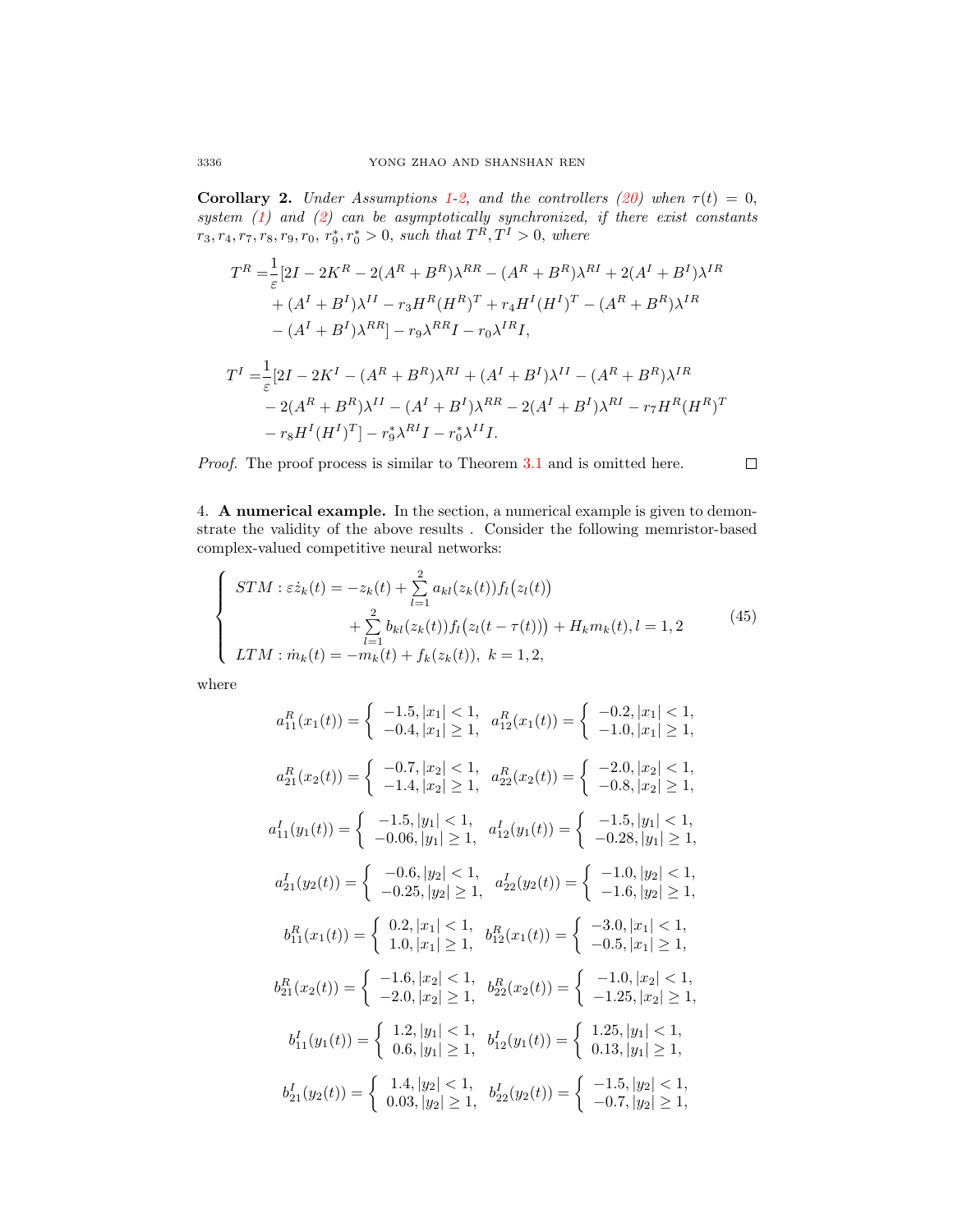with initial values  $z_1(t) = -0.8 - 0.5i$ ,  $z_2(t) = 0.46 + 0.5i$ ,  $m_1 = 0.82 - 0.14i$ ,  $m_2 =$  $-0.4 + 0.82i$ . Consider system [\(45\)](#page-13-0) as drive system and corresponding response system can be described as follows;

<span id="page-14-0"></span>
$$
\begin{cases}\nSTM: \dot{\tilde{z}}_k(t) = -\tilde{z}_k(t) + \sum_{l=1}^2 a_{kl}(\tilde{z}_k(t)) f_l(\tilde{z}_l(t)) \\
+ \sum_{l=1}^2 b_{kl}(\tilde{z}_k(t)) f_l(\tilde{z}_l(t - \tau(t))) + H_k \tilde{m}_k(t), l = 1, 2 \\
LTM: \dot{\tilde{m}}_k(t) = -\tilde{m}_k(t) + f_k(\tilde{z}_k(t)), \ k = 1, 2,\n\end{cases} (46)
$$

with initial values  $\tilde{z}_1(t) = 0.15-0.63i, \tilde{z}_2(t) = -0.36+0.35i, \tilde{m}_1 = -0.63+0.2i, \tilde{m}_2 =$ 0.46 – 0.9*i*. Now we denote  $e_k^R(t) = \tilde{x}_k - x_k(t)$ ,  $e_k^I(t) = \tilde{y}_k - y_k(t)$ ,  $\dot{h}_k^R(t) = \tilde{m}_k^R(t)$  $m_k^R(t)$  and  $\dot{h}_k^I(t) = \dot{m}_k^I(t) - m_k^I(t)(k = 1, 2),$ 

Let  $\varepsilon = 0.9, \tau(t) = [(e^t)/(1 + e^t)]$  such that  $\dot{\tau}(t) \leq \gamma = 0.25$ , the activation function is consider as  $f(z(.)) = \tanh(x(.)) + i \tanh(y(.))$ . And choose  $\lambda_1^{RR} = \lambda_1^{IR} =$  $\lambda_1^{RI} = \lambda_1^{II} = \lambda_2^{RR} = \lambda_2^{IR} = \lambda_2^{RI} = \lambda_2^{II} = 1$ . Meanwhile, let  $H_1^R = 0.5, H_2^R = 1$  $1.0, H_1^I = 1.5, H_2^I = 1.8, K^R = diag(-7, -7), K^I = diag(-11, -11).$ 



<span id="page-14-1"></span>FIGURE 1. Synchronization errors of  $e_1^R, e_2^R, h_1^R, h_2^R$  of system [\(45\)](#page-13-0) and [\(46\)](#page-14-0) with the controllers [\(20\)](#page-8-1).

When the controllers is the form of  $(20)$ , then by simple computation we get

$$
A^{R} = \begin{pmatrix} -1.5 & -0.2 \\ -0.7 & -2 \end{pmatrix}, A^{I} = \begin{pmatrix} -1.5 & -1.5 \\ -0.6 & -1 \end{pmatrix},
$$

$$
B^{R} = \begin{pmatrix} 0.2 & 3 \\ -1.6 & -1 \end{pmatrix}, B^{I} = \begin{pmatrix} -1.2 & 1.25 \\ 1.4 & -1.5 \end{pmatrix}.
$$

And choose

$$
r_1 = r_2 = \frac{1}{2}, r_3 = 2, r_4 = 3, r_5 = r_6 = \frac{1}{3}, r_7 = r_8 = 2, r_9 = 3, r_0 = 2,
$$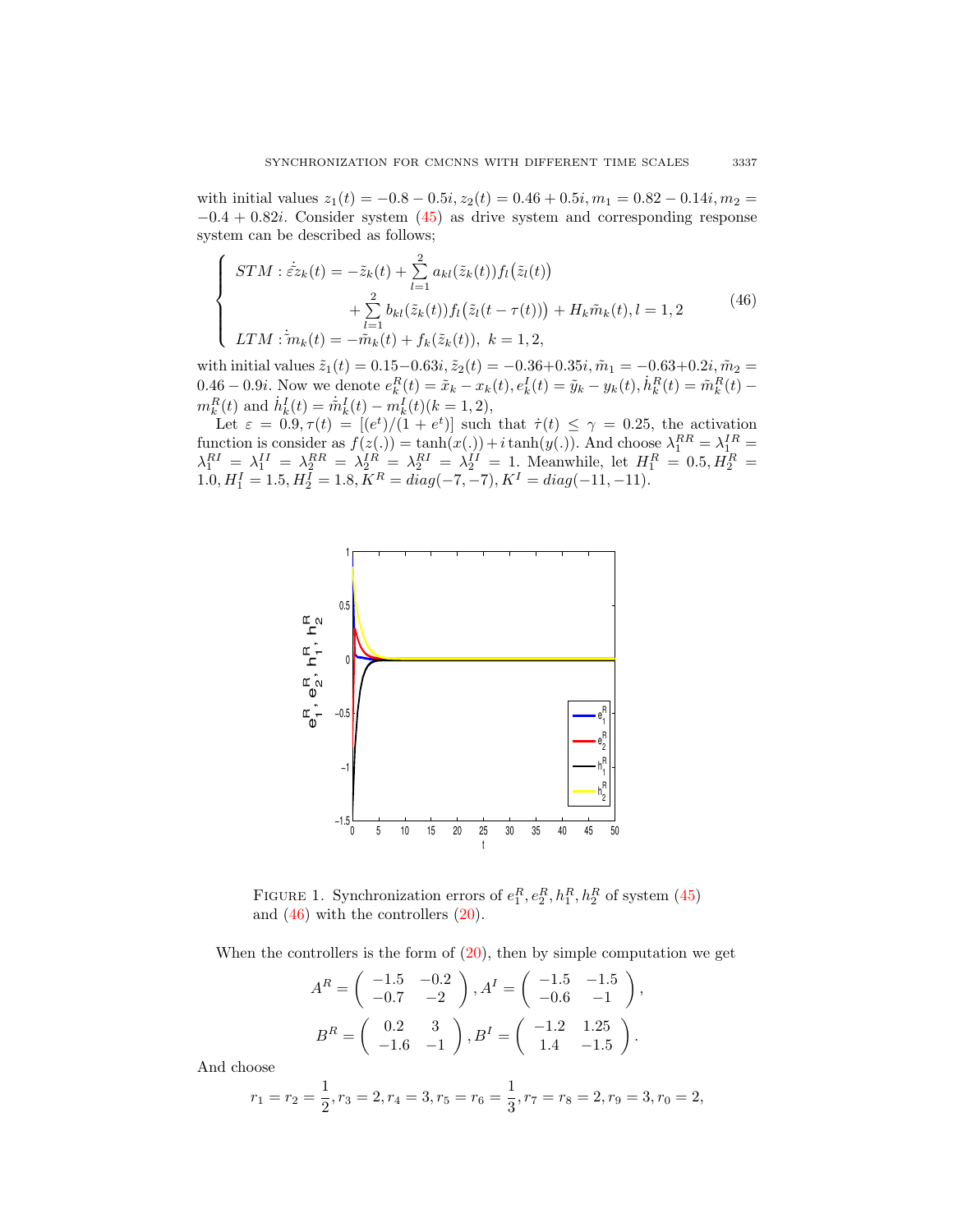

FIGURE 2. Synchronization errors of  $e_1^I, e_2^I, h_1^I, h_2^I$  of system [\(45\)](#page-13-0) and  $(46)$  with the controllers  $(20)$ .

$$
r_1^* = r_2^* = \frac{1}{3}, r_5^* = r_6^* = \frac{1}{4}, r_9^* = 3, r_0^* = 2.
$$

so from Theorem [3.1,](#page-8-4) we have

$$
T^{R} = \begin{pmatrix} 5.85 & 4.53 \\ 7.64 & 7.72 \end{pmatrix}, T^{I} = \begin{pmatrix} 4.47 & 3.96 \\ 3.07 & 4.41 \end{pmatrix}.
$$

Then, all the conditions of Theorem [3.1](#page-8-4) are satisfied. Under the controllers [\(20\)](#page-8-1), the synchronization errors of real parts and imaginary parts are depicted by Figure [1.](#page-14-1) Therefore, according to Theorem [3.1,](#page-8-4) the systems [\(45\)](#page-13-0) and [\(46\)](#page-14-0) are synchronized.

5. Conclusions. This paper is concerned with synchronization of CMCNNs with different time scales. Firstly, we improved the model: (1) improved the ordinary neural network model to CMCNNs with different time scales; (2) extended the a common real-valued system to a complex-valued system. Then, we achieved the synchronization problem of the drive and response systems by designing a proper controller. In theory, the control design is operable and can be easily realized. Moreover, our results are more general and extend the previously known results. Finally, the effectiveness of our results has been demonstrated by Section 4. In further research, the main results of this paper can be extended to no time-delay for the feedback controller. We will also explore more dynamical behaviors of CMC-NNs, for example, finite-time synchronization, fixed-time synchronization and antisynchronization.

Acknowledgments. This work was supported by the National Natural Science Foundation of China (No.11972115, No.12062004) and Talent Special Projects of School-level Scientific Research Programs under Guangdong Polytechnic Normal University (No.2021SDKYA004).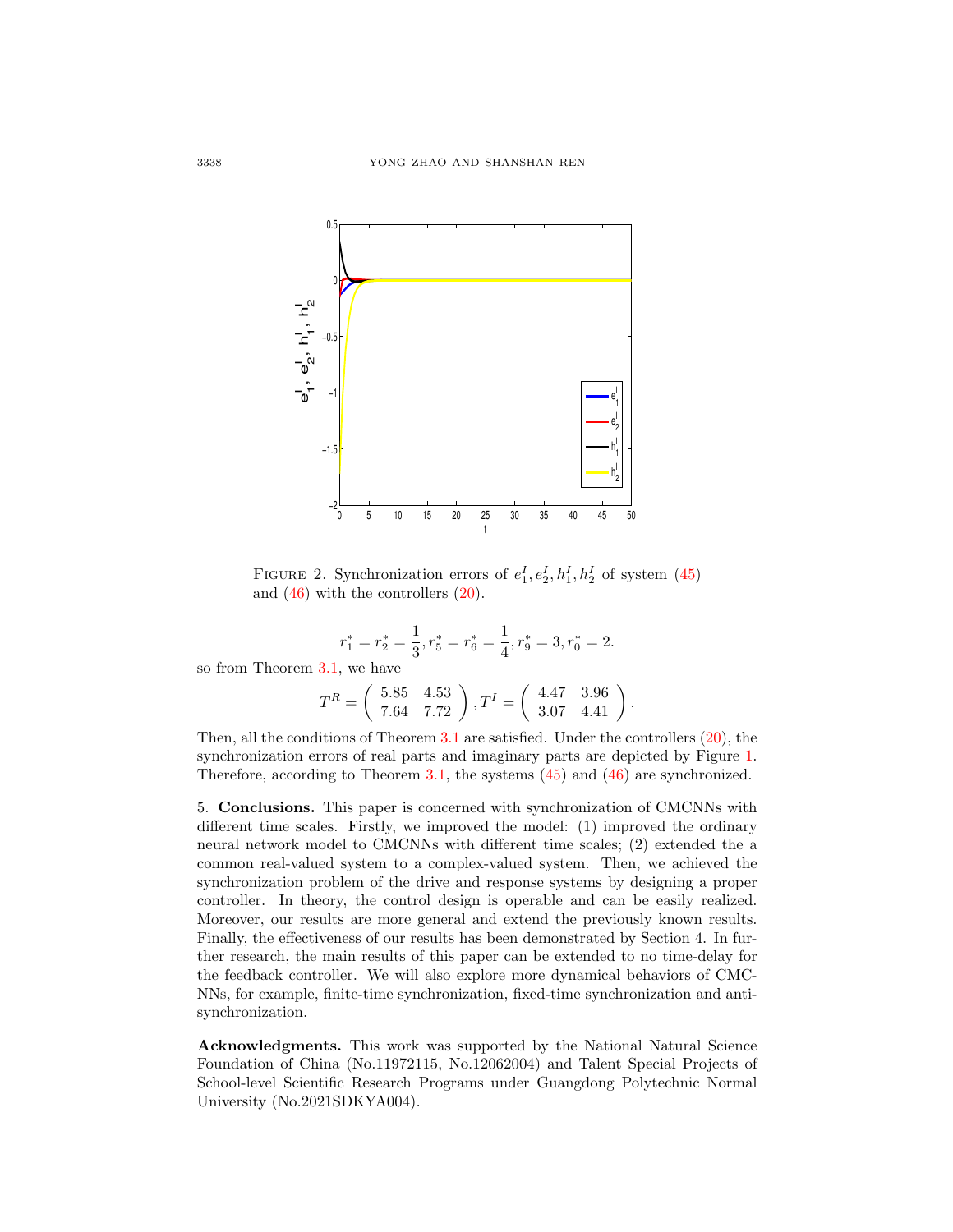#### **REFERENCES**

- <span id="page-16-9"></span>[\[1\]](http://www.ams.org/mathscinet-getitem?mr=MR3369923&return=pdf) A. Ascoli, V. Lanza, F. Corinto and R. Tetzlaff, [Synchronization conditions in simple mem](http://dx.doi.org/10.1016/j.jfranklin.2015.06.003)[ristor neural networks,](http://dx.doi.org/10.1016/j.jfranklin.2015.06.003) Journal of the Franklin Institute, 352 (2015), 3196–3220.
- <span id="page-16-23"></span>[\[2\]](http://www.ams.org/mathscinet-getitem?mr=MR3060816&return=pdf) J. L. Bona, S. Vento and F. B. Weissler, [Singularity formation and blowup of complex-valued](http://dx.doi.org/10.3934/dcds.2013.33.4811) [solutions of the modified KdV equation,](http://dx.doi.org/10.3934/dcds.2013.33.4811) *Discrete Cont. Dyn.*, **33** (2013), 4811–4840.
- <span id="page-16-0"></span>[3] L. Chua, [Memristor–The missing circuit element,](http://dx.doi.org/10.1109/TCT.1971.1083337) IEEE Trans. Circ. Theor., 18 (1971), 507– 519.
- <span id="page-16-12"></span>[4] D. Fan, Y. Zheng, Z. Yang and Q. Wang, [Improving control effects of absence seizures using](http://dx.doi.org/10.1007/s10483-020-2644-8) [single-pulse alternately resetting stimulation \(SARS\) of corticothalamic circuit,](http://dx.doi.org/10.1007/s10483-020-2644-8) Appl. Math. Mech. -Engl. Ed., 41 (2020), 1287–1302.
- <span id="page-16-24"></span>[\[5\]](http://www.ams.org/mathscinet-getitem?mr=MR1028776&return=pdf) A. F. Filippov, [Differential Equations with Discontinuous Righthand Sides](http://dx.doi.org/10.1007/978-94-015-7793-9), Kluwer Academic Publishers, Dordrecht, 18 1988.
- <span id="page-16-5"></span>[6] S. Gong, S. Yang, Z. Guo and T. Huang, [Global exponential synchronization of memristive](http://dx.doi.org/10.1007/s11063-017-9777-1) [competitive neural networks with time-varying delay via nonlinear control,](http://dx.doi.org/10.1007/s11063-017-9777-1) Neural Process. Lett.,  $49$  (2018), 103-119.
- <span id="page-16-13"></span>[7] F. Han, M. Wiercigroch, J.-A. Fang and Z. Wang, [Excitement and synchronization of small](http://dx.doi.org/10.1142/S0129065711002924)[world neuronal networks with short-term synaptic plasticity,](http://dx.doi.org/10.1142/S0129065711002924) Int. J. Neural Syst., 21 (2011), 415–425.
- <span id="page-16-14"></span>[\[8\]](http://www.ams.org/mathscinet-getitem?mr=MR2806273&return=pdf) F. Han, B. Zhen, Y. Du, Y. Zheng and M. Wiercigroch, [Global Hopf bifurcation analysis on](http://dx.doi.org/10.3934/dcdsb.2011.16.457) [a six-dimensional FitzHugh-Nagumo neural network with delay by a synchronized scheme,](http://dx.doi.org/10.3934/dcdsb.2011.16.457) Discrete Cont. Dyn. Syst.-B, 16 (2011), 457–474.
- <span id="page-16-22"></span>[9] D. Liu, S. Zhu and K. Sun, [Global anti-synchronization of complex-valued memristive neural](http://dx.doi.org/10.1109/TCYB.2018.2812708) [networks with time delays,](http://dx.doi.org/10.1109/TCYB.2018.2812708) IEEE T. Cybernetics, 49 (2019), 1735–1747.
- <span id="page-16-16"></span>[10] A. Meyer-Bäse, F. Ohl and H. Scheich, [Singular perturbation analysis of competitive neural](http://dx.doi.org/10.1162/neco.1996.8.8.1731) [networks with different time scales,](http://dx.doi.org/10.1162/neco.1996.8.8.1731) Neural. Comput., 8 (1996), 1731–1742.
- <span id="page-16-18"></span>[11] A. Meyer-Bäse and V. Thummler, [Local and global stability analysis of an unsupervised](http://dx.doi.org/10.1109/TNN.2007.908626) [competitive neural network,](http://dx.doi.org/10.1109/TNN.2007.908626) IEEE T. Neural Networ., 19 (2008), 346–351.
- <span id="page-16-17"></span>[12] A. Meyer-Bäse, P. Sergei, A. Wismueller and F. Simon, [Local exponential stability of compet](http://dx.doi.org/10.1016/j.engappai.2004.02.010)[itive neural networks with different time scales,](http://dx.doi.org/10.1016/j.engappai.2004.02.010) Eng. Appl. Artif. Intell., 17 (2004), 227–232.
- <span id="page-16-19"></span>[13] S. Ren, Y. Zhao and Y. Xia, [Anti-synchronization of a class of fuzzy memristive competitive](http://dx.doi.org/10.1007/s11063-020-10269-w) [neural networks with different time scales,](http://dx.doi.org/10.1007/s11063-020-10269-w) Neural Process. Lett., 52 (2020), 647–661.
- <span id="page-16-7"></span>[14] A. Riehle, S. Grun and M. Diesmann, [Spike synchronization and rate modulation differentially](http://dx.doi.org/10.1126/science.278.5345.1950) [involved in motor cortical function,](http://dx.doi.org/10.1126/science.278.5345.1950) Science, 278 (1997), 1950–1953.
- <span id="page-16-6"></span>[15] Y. Shi and P. Zhu, [Synchronization of memristive competitive neural networks with different](http://dx.doi.org/10.1007/s00521-014-1598-9) [time scales,](http://dx.doi.org/10.1007/s00521-014-1598-9) Neural. Comput. and Applic., 25 (2014), 1163–1168.
- <span id="page-16-2"></span>[16] J. Sun, G. Han, Y. Wang, H. Zhang and L. Wu, [Hybrid memristor chaotic system,](http://dx.doi.org/10.1166/jno.2018.2326) J. Nanorlectron. Optoe., 13 (2018), 812–818.
- <span id="page-16-3"></span>[17] J. M. Tour and T. He, [Electronics: The fourth element,](http://dx.doi.org/10.1038/453042a) Nature, 453 (2008), 42–43.
- <span id="page-16-21"></span>[18] M. E. Valle, [Complex-valued recurrent correlation neural networks,](http://dx.doi.org/10.1109/TNNLS.2014.2341013) IEEE Trans. Neural. Netw. Learn. Syst., **25** (2014), 1600-1612.
- <span id="page-16-1"></span>[19] M. Di Ventra, Y. V. Pershin and L. O. Chua, [Circuit elements with memory: Memristors,](http://dx.doi.org/10.1109/JPROC.2009.2021077) [memcapacitors, and meminductors,](http://dx.doi.org/10.1109/JPROC.2009.2021077) P. IEEE, 97 (2009), 1717–1724.
- <span id="page-16-10"></span>[\[20\]](http://www.ams.org/mathscinet-getitem?mr=MR3455999&return=pdf) D. Wang, L. Huang and L. Tang, [New results for global exponential synchronization in neural](http://dx.doi.org/10.1063/1.4927737) [networks via functional differential inclusions,](http://dx.doi.org/10.1063/1.4927737) Chaos, 25 (2015), 083103, 11 pp.
- <span id="page-16-11"></span>[21] Y. Yu, X. M. Wang, Q. S. Wang and Q. Y. Wang, A review of computational modeling and deep brain stimulation: Applications to Parkinson's disease, Appl. Math. Mech. -Engl. Ed., 41 (2020), 1747–1768.
- <span id="page-16-8"></span>[22] J. Zhang and X. Liao, [Effects of initial conditions on the synchronization of the coupled](http://dx.doi.org/10.1007/s11071-018-4628-9) [memristor neural circuits,](http://dx.doi.org/10.1007/s11071-018-4628-9) Nonlinear Dynamics, 95 (2019), 1269–1282.
- <span id="page-16-20"></span>[\[23\]](http://www.ams.org/mathscinet-getitem?mr=MR3189684&return=pdf) W. Zhang, C. Li and T. Huang,, [Global robust stability of complex-valued recurrent neural](http://dx.doi.org/10.1142/S1793524514500168) [networks with time-delays and uncertainties,](http://dx.doi.org/10.1142/S1793524514500168) Int. J. Biomath., 7 (2014), 1450016.
- <span id="page-16-4"></span>[\[24\]](http://www.ams.org/mathscinet-getitem?mr=MR3856657&return=pdf) Y. Zhao, J. Kurths and L. Duan, [Input-to-state stability analysis for memristive Cohen-](http://dx.doi.org/10.1016/j.chaos.2018.07.021)[Grossberg-type neural networks with variable time delays,](http://dx.doi.org/10.1016/j.chaos.2018.07.021) *Chaos Soliton. Fract.*, 114 (2018), 364–369.
- <span id="page-16-15"></span>[25] L. Zhou and Z. Zhao, [Exponential stability of a class of competitive neural networks with](http://dx.doi.org/10.1007/s11063-015-9486-6) [multi-proportional delays,](http://dx.doi.org/10.1007/s11063-015-9486-6) Neural Process. Lett., 44 (2016), 651–663.